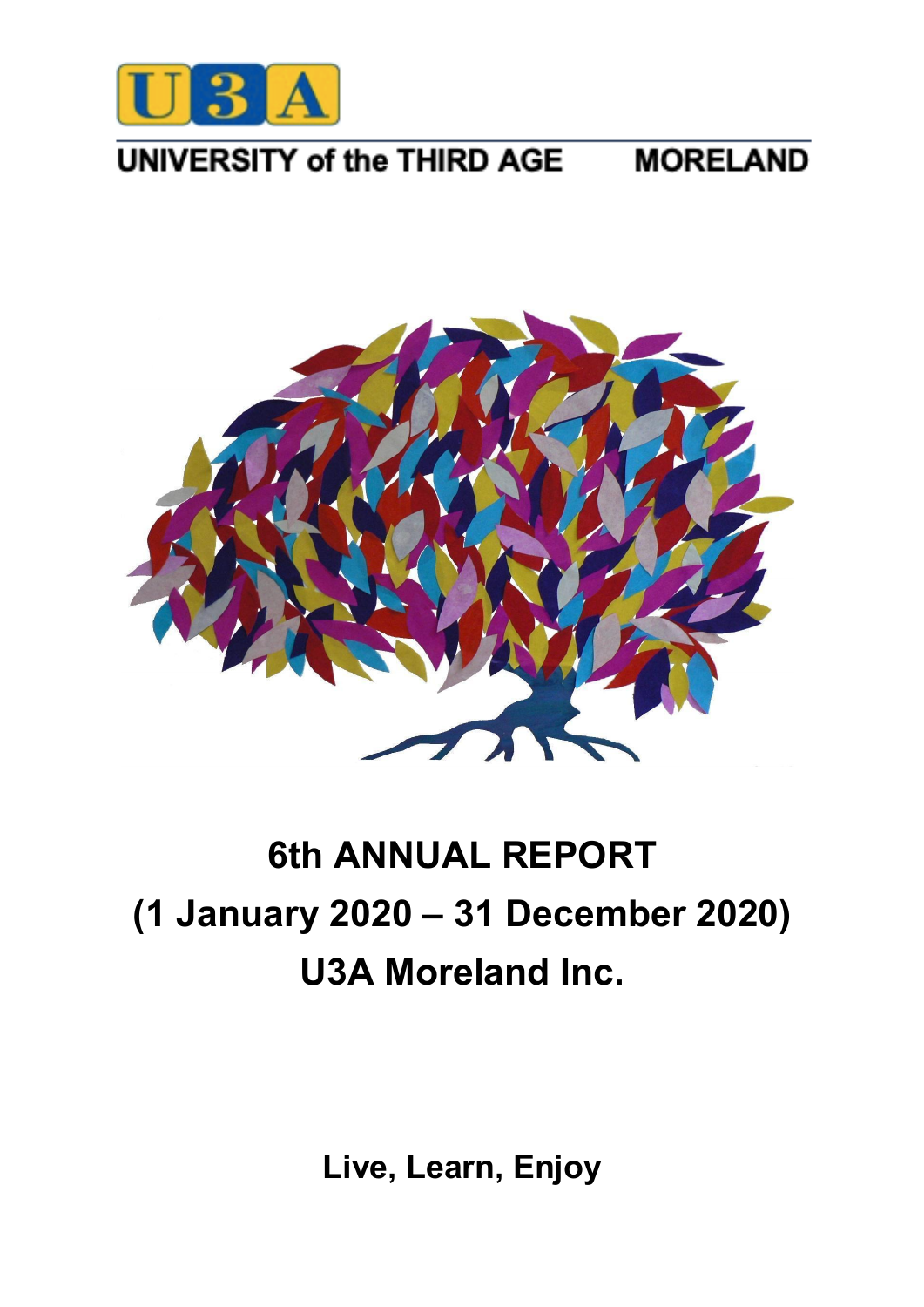

### **MORELAND**

# **Contents**

| <b>Subject</b>                                                                     | Page No.       |
|------------------------------------------------------------------------------------|----------------|
| Overview: U3A Moreland in 2020                                                     | 3              |
| President's report                                                                 | 4              |
| Our governance structures                                                          | 7              |
| The 2020 Committee of Management                                                   | $\overline{7}$ |
| The backroom teams                                                                 | 8              |
| <b>Council liaison</b>                                                             | 8              |
| Enrolments: Simon Ransome, assisted by Fran Mackieson                              | 8              |
| Facilitators & their backups                                                       | 9              |
| Membership officer & Email officer: Rita Thorpe                                    | 9              |
| Networking representative: Gwen Rosengren                                          | 10             |
| Newsletter Team: Gwen Rosengren & Christine Filimundi                              | 10             |
| Program Team: Melinda Venticich                                                    | 11             |
| <b>Privacy &amp; Security</b>                                                      | 12             |
| <b>Publicity &amp; Public Relations</b>                                            | 12             |
| Social Events & Catering                                                           | 13             |
| U3A Membership Administration System (UMAS) administrator:<br><b>Simon Ransome</b> | 13             |
| Website administrator: John Lopatecki                                              | 14             |
| ZoomSupport: Simon Ransome & Pauline Charleston                                    | 14             |
| How U3A Moreland came through COVID-19                                             | 15             |
| Thank you                                                                          | 16             |
| <b>Vale 2020</b>                                                                   | 16             |
| <b>Financial reports</b>                                                           | 17             |
| <b>Appendix 1: Statistics</b>                                                      | 25             |
| Front cover: the brain tree                                                        | 27             |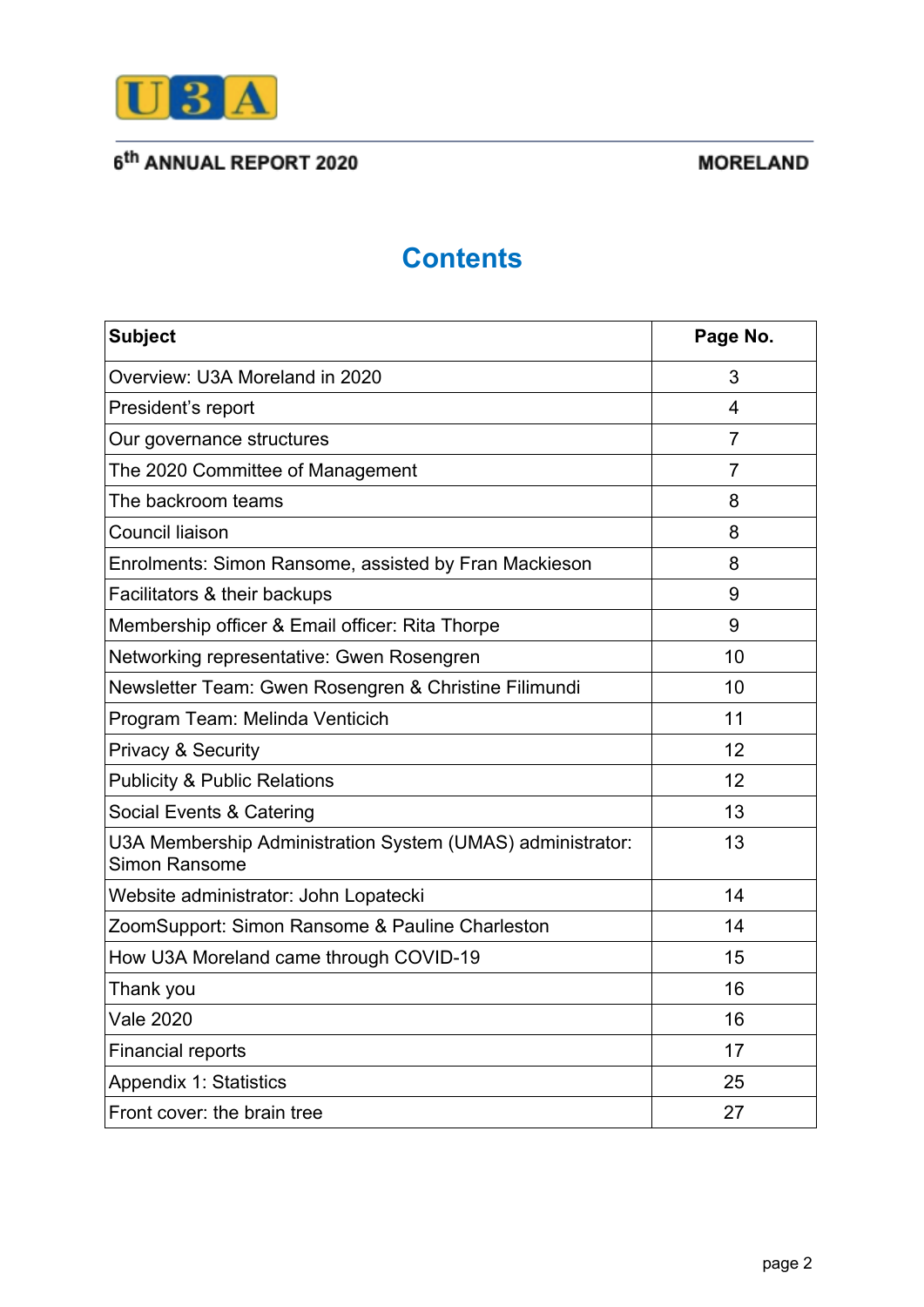

#### **MORELAND**

# Overview: U3A Moreland in 2020

This report is somewhat different from previous Annual Reports.

There will be no evaluation of whether we achieved the objectives for 2020 set out in the 5th Annual Report: we didn't.

For the first time since U3A Moreland was re-established in 2015, there is no report on membership growth; it didn't.

However, not only did we, the members of U3A Moreland, meet the unique COVID-19 challenges of 2020, we overcame them.

Moreover, while we were all busy learning new skills and supporting one another we achieved something else. On 12 November 2020, U3A Moreland became a registered charity with the Australian Charities and Not-for-Profits Commission (ACNC).

The key benefits of being a charity are:

- eligibility for special (reduced) rates from suppliers such as PayPal, Zoom and Microsoft,
- entitlement for funding only available to registered charities, and
- ability to apply for charitable tax concessions status (if gained, donations to U3A Moreland become tax deductible).

Being a registered charity has little impact on our day-to-day operations. There will be a few financial benefits. Most importantly, though, the Committee now has more options regarding funding.

What a fine way to wind up a challenging year. So, despite the bad times, we remain optimistic about our future.

Pauline O'Brien

Acting President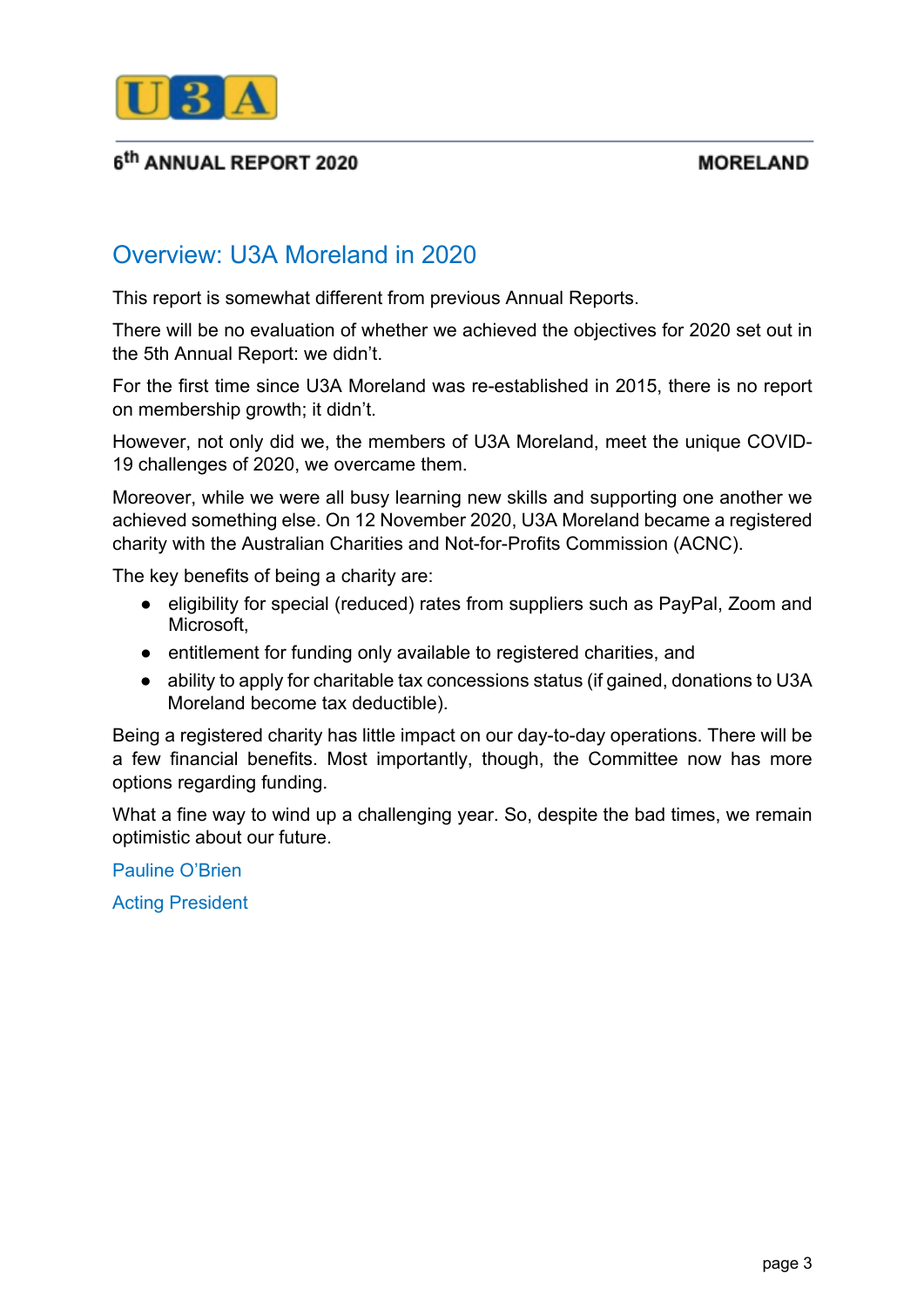**MORELAND** 



### 6<sup>th</sup> ANNUAL REPORT 2020

# President's report

*(Karen Greening was elected President at the 5th Annual Meeting on 13th July 2020 and undertook the role until she retired for personal reasons in January 2021. Karen is a facilitator and active member of U3A Moreland.)*

Well, what can I say about the 2020 calendar year except 'what a year' and note that 2021 may be much the same. A global pandemic was not what we were expecting!

The ability of U3A Moreland to continue to deliver as many of its programs as possible during 2020 and lockdowns is a credit to the resilience, agility and flexibility of its Management Committee, Programs Team, Program facilitators, IT and Zoom Support teams, plus you, our wonderful members. In particular, I recognise the incredible work of Melinda Venticich, Gwen Rosengren, Margaret Robertson, Trish Jannu, Simon Ransome, John Lopatecki, Rita Thorpe, and Fran Mackieson, as well as our wonderful facilitators.

As you know, due to the lockdowns and inability to meet in person, a number of programs were put into recess while others were delivered online using Zoom technology. In other words, Zoom came to the rescue!

Converting to online delivery was easier for some activities than others. Art and Games both had to completely rethink how they would operate, whereas for discussion groups it was more straightforward. However, even for a discussion group, Zoom is not the same as face-to-face. The skills needed to operate successfully on Zoom are social as well as technical, people do not pick up on non-verbal cues as easily as when they are in the room with one another, which is challenging for all members as well as the facilitator. By the second half of 2020, people were conversing in French and English, painting and playing games, dining with friends, talking movies, participating in trivia afternoons and attending Monday Matters, all from the safety of their own homes.

To assist with the transition a Zoom support team was established to work with facilitators and members to ensure the smooth running of programs and to assist members with the installation and operation of Zoom technology (see page 14).

The main benefit of Zoom is that it allows programs to continue while maintaining the personal safety of facilitators and participants. However, another benefit is that we can share programs across the state, the country or even overseas. While this was an unforeseen benefit at the start of the pandemic, and requires further exploration, it could lead to some future membership growth of U3A Moreland and sharing of programs with, and by, other U3As.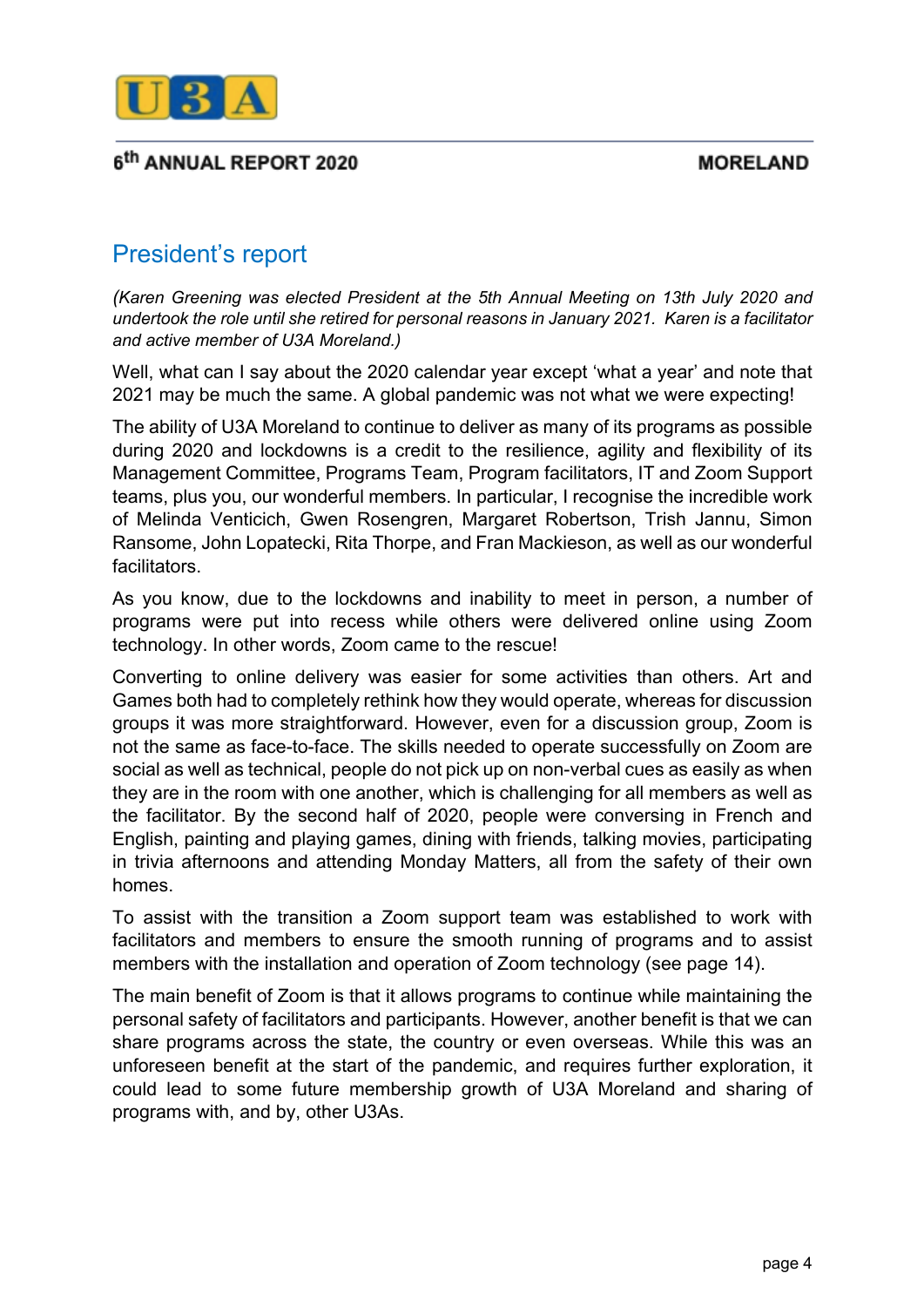

### **MORELAND**

I note also that Zoom was instrumental in the day-to-day operations of U3A Moreland, used to hold the monthly Committee of Management meetings, the 5th Annual General Meeting, regular Program Team meetings and many, many other team meetings that enabled us to negotiate challenges as they arose.

During 2020, the Committee of Management monitored the take up of Zoom and noted that some members did not participate in our Zoom-based offerings. As a result, a team of four made contact with many of those members to explore why they were not participating. By contacting them we let them know that they were being missed and obtained their feedback about our Zoom offerings. A number of reasons were given, such as wanting in-person contact with other program participants, hating or not feeling comfortable with Zoom, not having appropriate technology, or the programs on offer via Zoom did not interest them. They also told us that once we could 'get back to normal' they will continue their membership of U3A Moreland. My thanks to the interview team for this body of work as it was time consuming but vitally important.

The U3A Moreland Committee of Management closely monitors membership numbers as they are an indicator of the viability of U3A Moreland. Under our Regulations, our fees are approved at the AGM in the preceding year. Towards the end of 2020, the Committee of Management discussed what fee it would recommend to this AGM for 2022. The fee for 2021 had already been approved at the 5th AGM, in July 2020. It decided to recommend that the annual membership fee for 2022 be retained at \$50 for full membership, and \$30 for associate membership as in 2021.

The 2022 fees were considered in the context of the COVID-19 pandemic and the fact that we had not been able to offer members the full range of programs in 2020 and may not be able to do so in 2021. Given that in December all other States were free of community transmission of COVID-19, Victoria's position had improved considerably compared to the dark days of July/August and some restrictions had already been reduced, the Committee of Management recommended retaining the existing fees. This decision was based on the need to ensure sufficient revenue to meet venue costs, noting that membership numbers are likely to have fallen due to the impact of COVID, if we are able to return to face to face by 2022.

The continued existence of U3A Moreland is, I believe, vitally important for the Moreland community. At the end of February 2020, U3A Moreland had 224 members. At the end of 2020, only 160 members were actively participating in our programs.

The benefit of being a member of U3A Moreland became very evident during the two significant lockdowns experienced by Melburnians. The ability to stay connected with U3A Moreland friends and acquaintances was facilitated by the use of Zoom technology and the U3A Moreland team is to be congratulated for its focus on ensuring that members not only had the opportunity to keep on learning but were given the opportunity to stay connected, to strengthen friendships, and to have activities to look forward to that also, for some, kept loneliness at bay. I know that I have benefited greatly from being a member of U3A Moreland, but more so during 2020.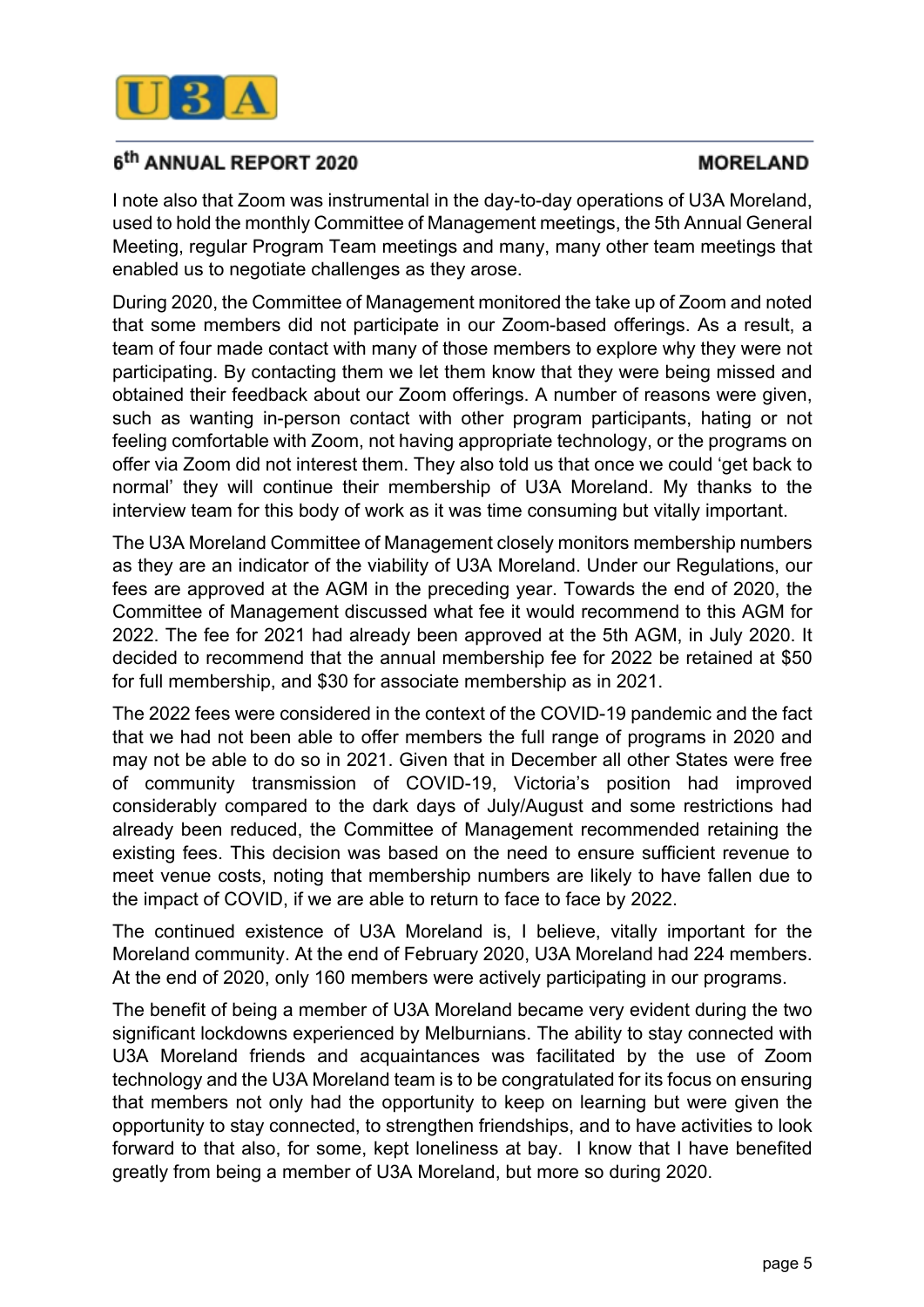

### **MORELAND**

Other benefits of U3A Moreland are inclusiveness and acceptance of diversity; opportunities to share knowledge and skills; and, where else can you have a terrific range of learning opportunities for only \$50 per year!

I encourage you to promote U3A Moreland to as many people as possible and fingers crossed, some of them will decide to become involved with our fabulous community.

In signing off, I would like to say a very grateful thanks to the following Committee of Management members who resigned their roles in the months following the Annual General Meeting – Vice President, John Lopatecki, Secretary, Gwen Rosengren, and Ordinary Member, Jo Porter.

John was Vice President of the U3A Moreland Committee of Management for three years and very ably steered the organisation through the changes required to continue operating during a pandemic.

Gwen was a conscientious Secretary for four years, and during that time, she represented our organisation on a number of bodies including: Members Council and the Northern Regional Group of U3A Network Victoria; Senior for Seniors, a group convened by Ethnic Community Council to promote co-operation between ethnically diverse Seniors groups; and in 2019, was a community representative on Moreland City Council's Healthy Ageing and Wellbeing Advisory Group. Gwen also held the U3A phone during most of those four years and thus, for many people, was the first point of contact with U3A Moreland.

Jo's contribution to the Committee of Management was that of an ordinary member, that is she did tasks that need to be done, in particular, co-ordinating with the Catering group to ensure the success of social events and the social aspects of the Annual General Meeting.

As you can see, 2020 was a big year for U3A Moreland. I hope you all continue to enjoy the wonderful offerings of U3A Moreland and have a fabulous 2021. Stay safe!

Karen Greening

Ex 2020 President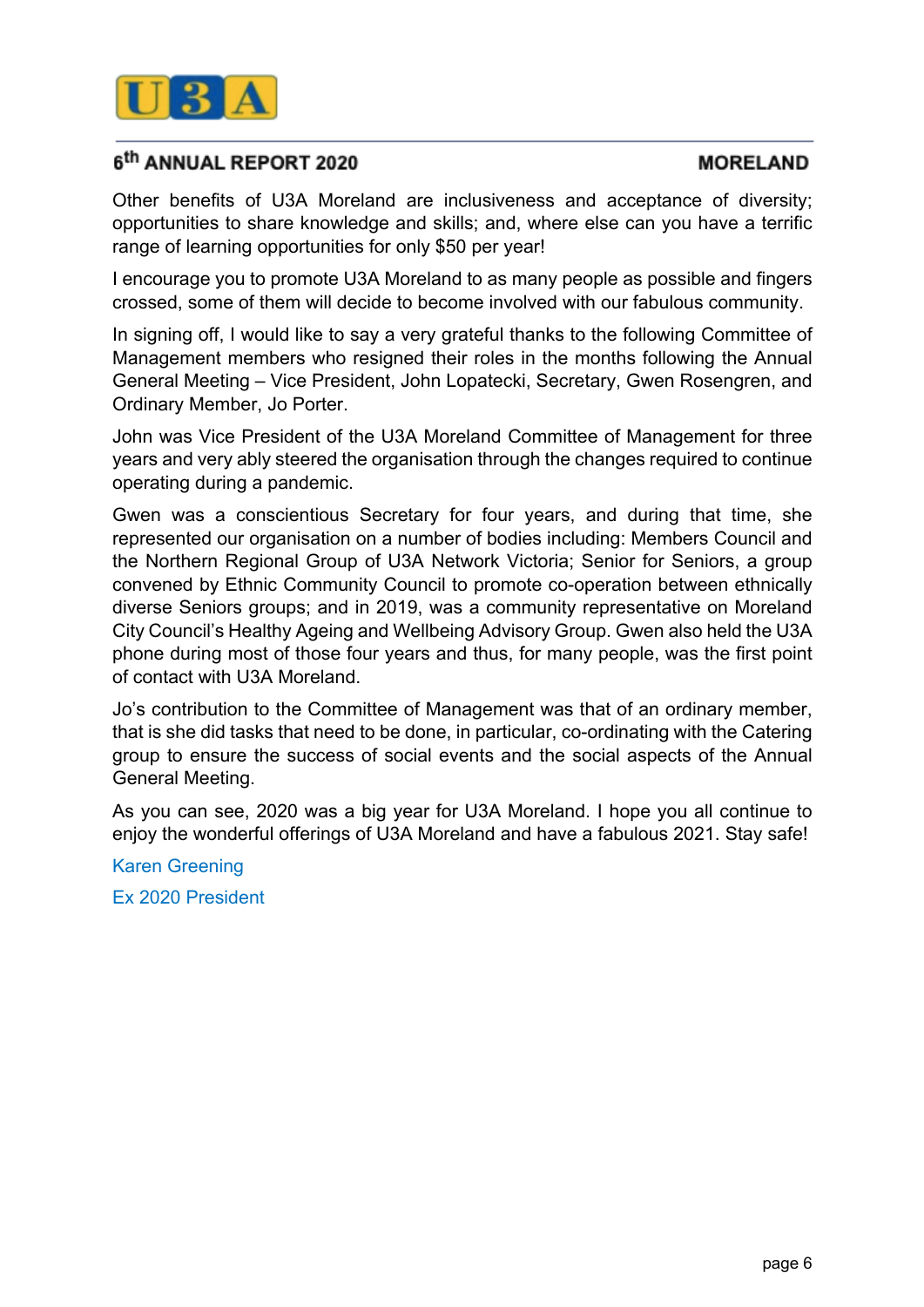

# Our governance structures

U3A Moreland Inc. is a not for profit, Incorporated Association, formed under the Associations Incorporation Reform Act 2012. We operate under a set of rules, drawn up in accordance with that Act. We report annually to Consumer Affairs Victoria (CAV) about our Association business.

# The 2020 Committee of Management

Our day-to-day affairs are managed by a volunteer Committee of Management. We meet regularly and receive reports from Team leaders to ensure accountability in all our activities.

A major achievement of the Committee this year, which is not obvious but will be of ongoing benefit to incoming Committees, is the streamlining of information handling processes and improved documents and records sorting and storage. In practical terms this means that Janet, as Secretary, nor only set up clear guides for the handling of emails and documents but also ran training sessions for the Committee members. As a result, over a year, members have formed the habit of filing documents online as we go. This is particularly important as membership of the committee changes over time and if new committee members are to make informed decisions it is very useful for them to be able to access relevant past records.

Representatives elected at the 2020 Annual Members' Meeting:

| Karen Greening    | President                    |
|-------------------|------------------------------|
| John Lopatecki    | <b>Deputy President</b>      |
| Ann Wookey        | Treasurer                    |
| Janet MacRae      | <b>Association Secretary</b> |
| Melinda Venticich | <b>Committee Member</b>      |
| Pauline O'Brien   | <b>Committee Member</b>      |
| Jo Porter         | <b>Committee Member</b>      |

Resignations before 31 December: Jo Porter, John Lopatecki and Karen Greening.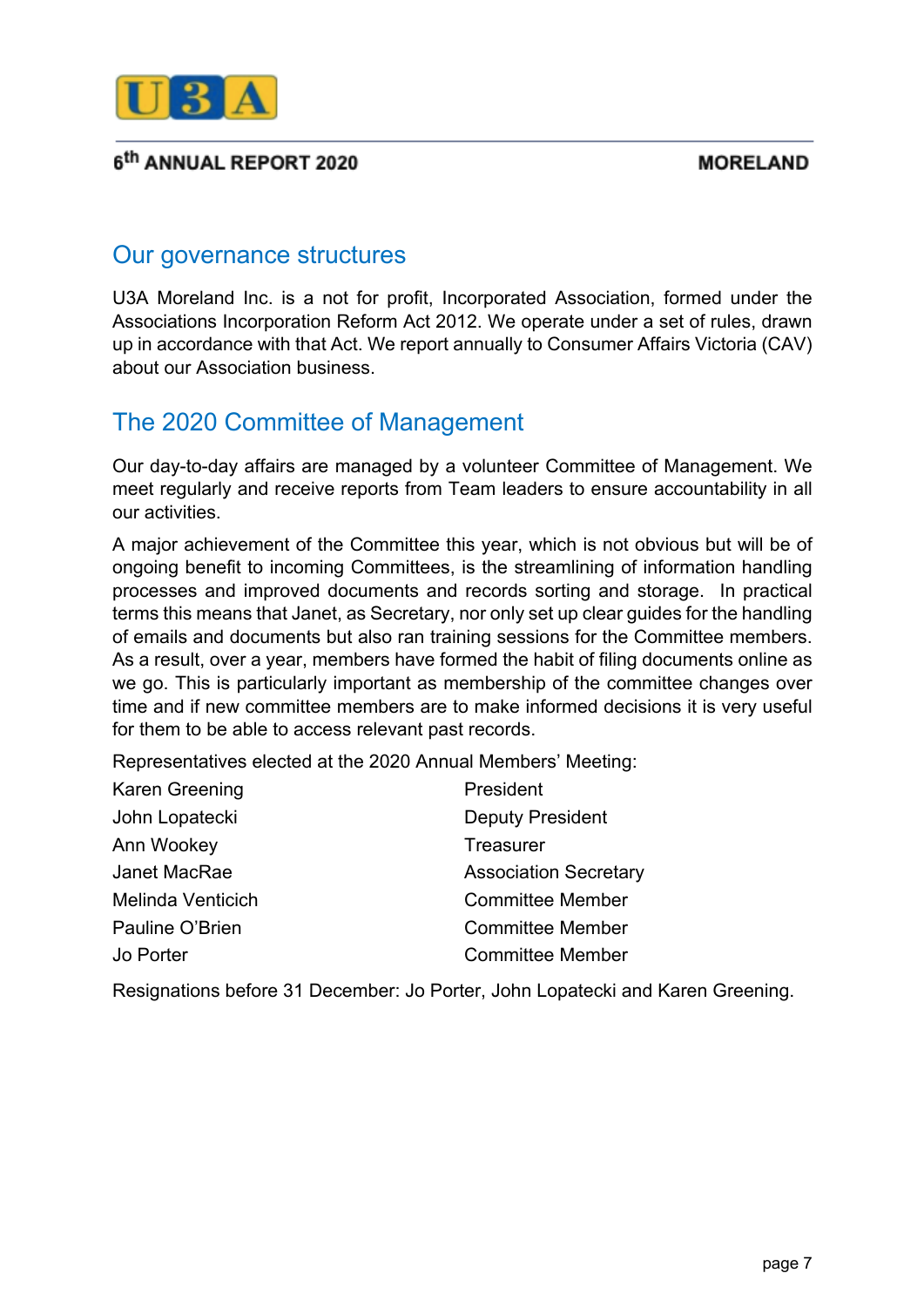

# The backroom teams

While the AGM focus is on the election of the Committee, the Committee is just the front row. This organisation would not be the success it is without the backroom teams - the many members who undertake daily, weekly and annual tasks that keep the organisation running and growing. You may be one of them.

It is impossible to name all who contributed to the health and success of our U3A this year, and if one tries, we will be sure to miss some. Rather than put an incomplete list into a once-a-year report, the Committee would like to say: we know that we could not function without the backroom volunteers, we appreciate what you do, and we thank you. In this section, with a few exceptions, only the leaders of task groups have been named. This is in keeping with the thinking that underlies the University of the Third Age movement in Australia. The word "university" refers to the concept of sharing knowledge. The Australian model is that members maintain their mental, social and physical health, while minimising costs not only by sharing knowledge but also by sharing all tasks.

# Council liaison

Not really a background team but rather an ongoing activity of the Committee that goes on in the background. In January Gerri McDonald, then President, and two other Committee members met with the then Mayor, Councillor Lambros Tapinos. We presented accounts of U3A Moreland activities, our state of health, what support we received from the Council, and the challenges we face, particularly with regard to the availability and costs of venues for activities and our very small office. We had a good hearing and left hopeful that something would come of it. However, and not unreasonably, the requests that we made became irrelevant in the face of COVID-19. We remain confident that the ongoing contact with Council at both councillor and officer level raises awareness of U3A Moreland, what we contribute to the community, and our needs.

# Enrolments: Simon Ransome, assisted by Fran Mackieson

Enrolment Day in mid-December, the day on which enrolments open for the next year's programs, is the peak day for enrolments. Most members promptly enrol themselves on-line via our U3A Membership Administration System (UMAS) database (see page 13), but many members with limited computer skills require assistance. While the greatest demand is in December and January, there is a steady need for assistance throughout the rest of the year as new members join and the program changes from term to term.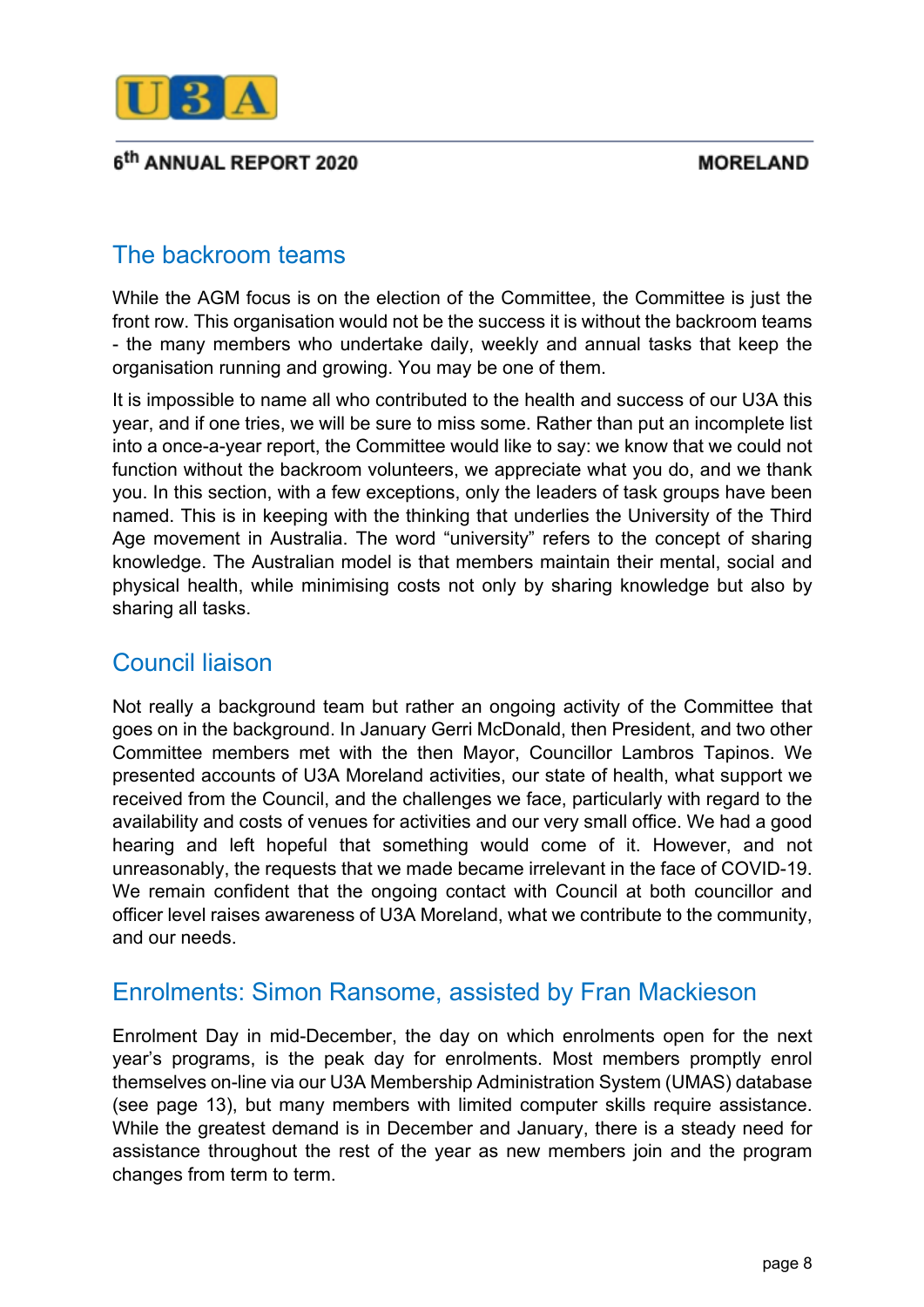

#### **MORELAND**

The Enrolments Group also handles waiting lists, maximum numbers, deletions, absences and problem-solving. Fran Mackieson provides on-going enrolments assistance, checking the Members email address several times each day and resolving issues via UMAS. Simon checks for Facilitators' queries, complex enrolment matters and trouble-shooting several times a week, plus dealing with issues referred from phone calls or emails.

In December 2020, when all enrolments for 2021 programs had to be online, Enrolment Day required an expended temporary team (the Zoom Support Team plus Fran Mackieson, Rita Thorpe and Melinda Venticich) to manage the process, assist members with varying computer skills and ensure fair access to popular programs.

Simon also writes a monthly report for Committee of Management meetings.

# Facilitators & their backups

All facilitators have a base load of administrative tasks, maintaining the roll, taking the emergency contact list to activities, keeping in contact with group members as needed though emails generated in UMAS, but beyond the administrative tasks every facilitators tasks are different. It may be planning a bike ride or a walk, choosing poems to be discussed or organising an outing. All activities require preparation.

Some facilitators have an assistant who may help each session or fill in as needed. There are groups in which responsibility for leading the session rotates. It is the nature of U3A that within broad parameters, facilitators are autonomous and as adults who choose to be in a group, we co-operate to make activities successful.

The facilitators are listed in each term's program but assistants generally are not listed. Nobody knows all the people who assist in delivery of successful programs, but if you assist, you know who you are and the members of the group in which you help know who you are. Please note that your contribution is appreciated. Without the facilitators and those that assist them U3A Moreland would not function.

Thank you.

# Membership officer & Email officer: Rita Thorpe

Rita has been membership officer since our inception in 2015. She facilitates online and hard copy memberships, maintains the membership data, produces members' badges, handles members' queries about their website password and other log-in and enrolment issues. In this role she liaises with the UMAS Administrator (Simon Ransome) and Treasurer (Ann Wookey) in activating paid-up members and resolving problems with member payments. Rita reports monthly to the Committee of Management.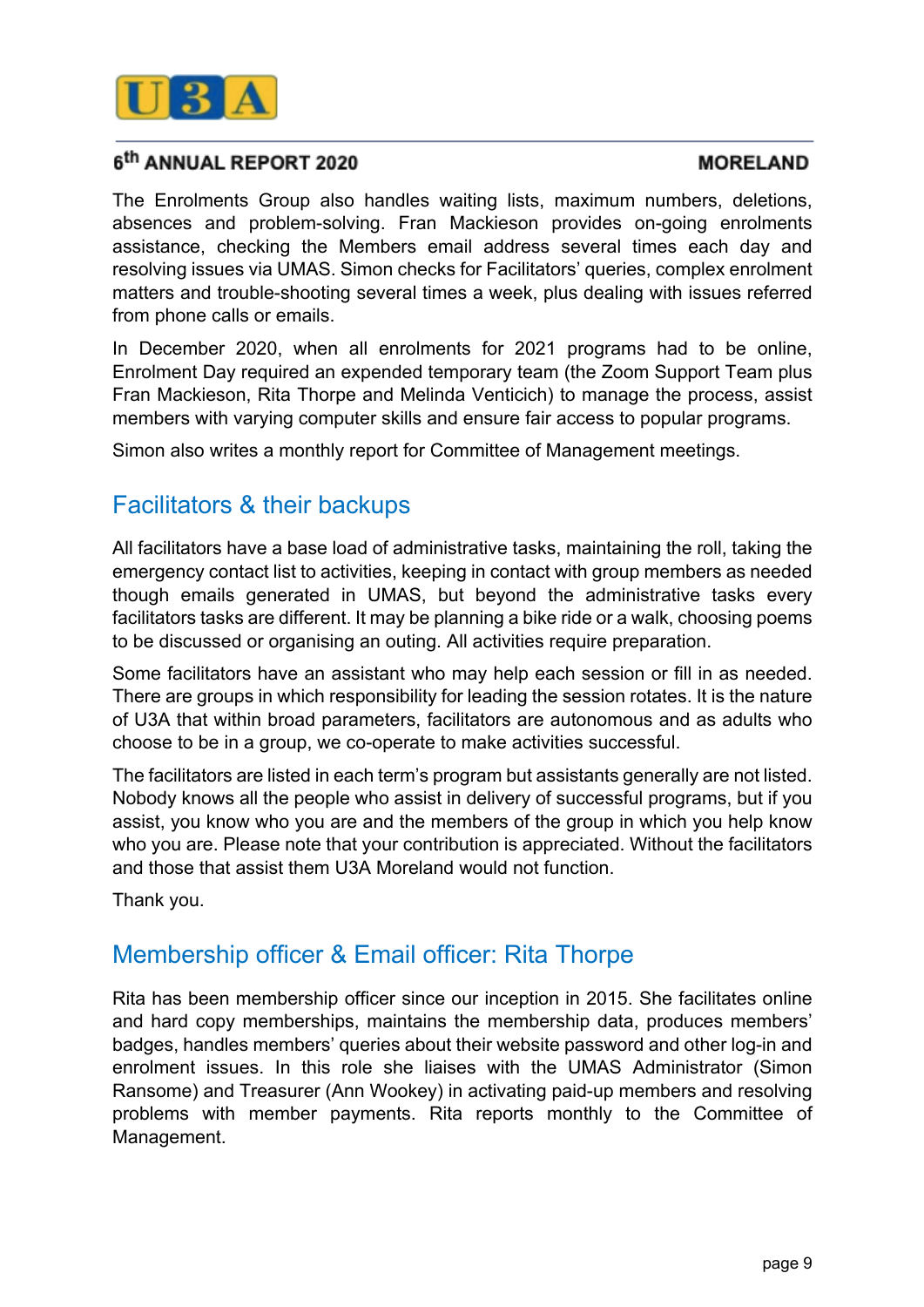

#### **MORELAND**

Since we started up in 2015, Rita has also had prime responsibility for distribution of emails that go to all members. Distribution of specific documents is the responsibility of the Secretary.

To undertake her work, Rita keeps up-to-date with changes by attending UMAS workshops organised by U3A Network Vic, and liaising with our Network UMAS Users group representative where necessary.

# Networking representative: Gwen Rosengren

Since we started in 2015, Gwen has networked widely on behalf of U3A Moreland, often as our nominated representative, and sometimes as a group member. Networking entails both exchanging information and ideas between people and organisations with a common interest, and promoting the role of U3A Moreland to those who might positively influence decisions that affect us.

With the restrictions during 2020, networking largely relied on digital communications.

Using Zoom, U3A Network Victoria facilitated regular meetings for U3As across Victoria, enabling them to share ideas and mutually support each other. U3A Network Victoria also produced a monthly COVID Bulletin which provided much needed information.

We maintained our connection with Moreland City Council and Merri Health. We distributed the *Be Kind Newsletter* produced by MCC to ensure our members were aware of current local information, and utilized speakers from Merri Health's Living Well Ageing Well programs as presenters on our Monday Matters Zoom program.

Much as Zoom was useful for maintaining relationships with other organisations, it will be good to be able to resume our usual connections and exchanges with other organisations in person.

# Newsletter Team: Gwen Rosengren & Christine Filimundi

The Newsletter is another way of keeping in contact with members, promoting our activities to interested people who are not members, and to relevant organisations. This year the newsletter was particularly important for maintaining contact with those members who were not able to participate in online activities. COVID-19 made producing the newsletter more challenging as there were no opportunity for photos of group activities and no chance of ideas for articles arising in casual conversation, but that did not stop Gwen and Christine doing excellent work. Thankyou.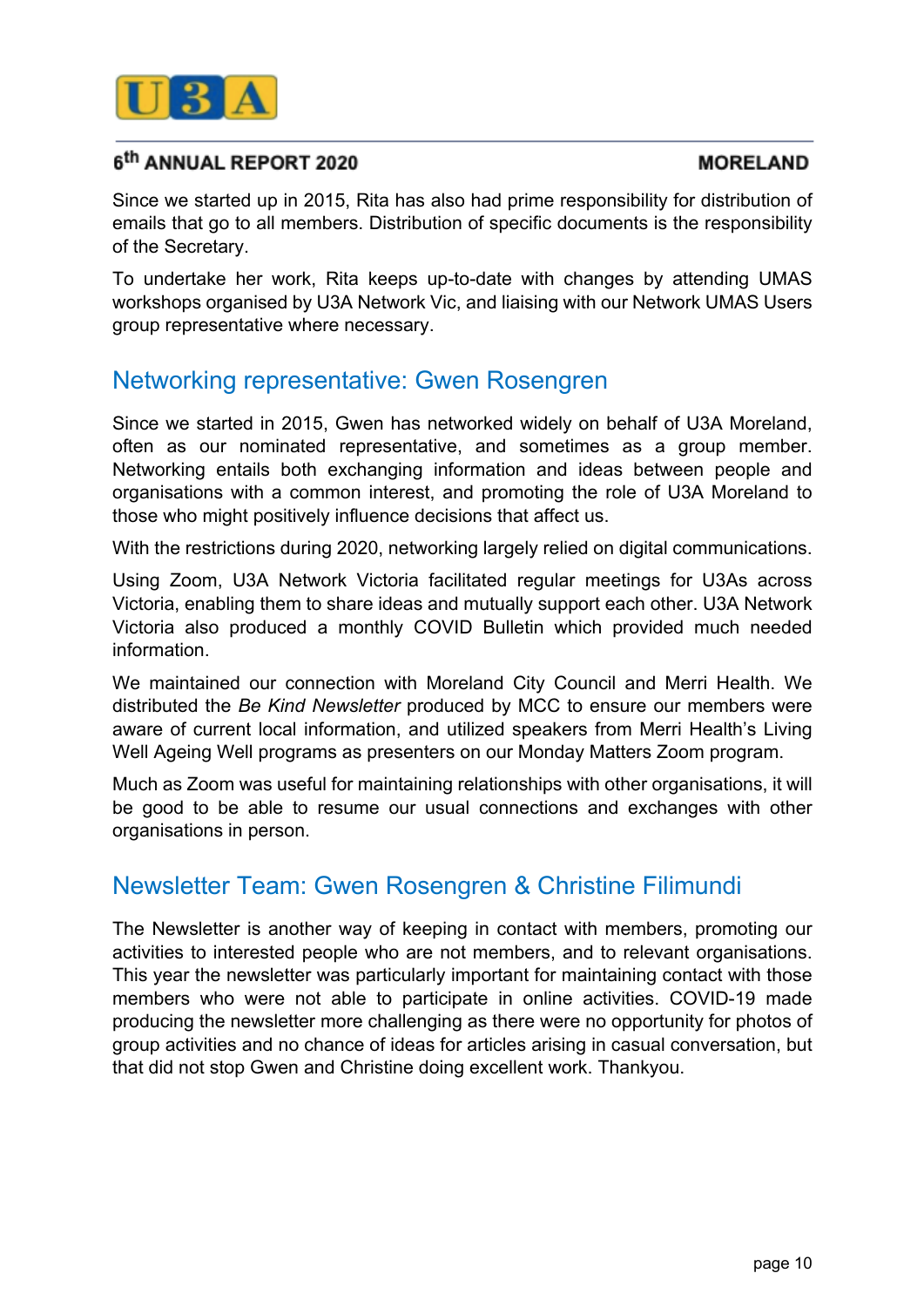

# Program Team: Melinda Venticich

The beginning of a year is busy for the Program Team. By late January facilitators were ready and venues were booked. Term 1 got underway with 35 programs in operation.

Then suddenly, as we all know, things came to a halt with the impact of the COVID-19 pandemic. Our programs closed down on March 16, and by 21 March all nonessential services in Victoria were closed, including U3A Moreland.

While obviously not classified as essential, we knew that, with lockdown, our services became even more important than usual for our members, most of whom belong to the most vulnerable group. After thoughtful consideration and considerable organisation, a modified program was launched mid Term 2: eight activities delivered through Zoom. By Term 4 there were 20 activities being delivered. In early December restrictions were modified so, observing COVID-19 safe guidelines, we were able to safely offer some outdoor programs for the first time since March.

We started on Zoom using member owned licences but shortly thereafter the State Government via U3A Network Victoria funded a professional Zoom licence. U3A Network Victoria was supportive in keeping U3As up and running during 2020 and we are thankful. Support measures included grants for innovative programs, some of which accepted enrolments state-wide on Zoom. U3A Moreland was successful under this grant program with the program *Understanding Friendship in Older Age*.

All of this could not have happened without the commitment of our Facilitators to transition to online presentation and the willingness of many members to learn the new skills needed to participate online. And, of course there was the Zoom Support Team (see page 14), a wonderful innovation that underpinned growing the confidence of U3A Moreland members both with and in Zoom

Unfortunately, online courses did not suit all our membership but the use of Zoom proved to be a life saver for many!

The Program Team also worked extremely hard during this period monitoring the changes and communicating with all. The many zoom meetings with the team, Trish Jannu, Gwen Rosengren, Margaret Robertson and myself, allowed us to keep going strongly.

As Program team leader I warmly thank Facilitators, Zoom Support volunteers, all other volunteers, Members and the Program Team for making 2020 a year to remember and a year in which we can all be proud of how U3A came through.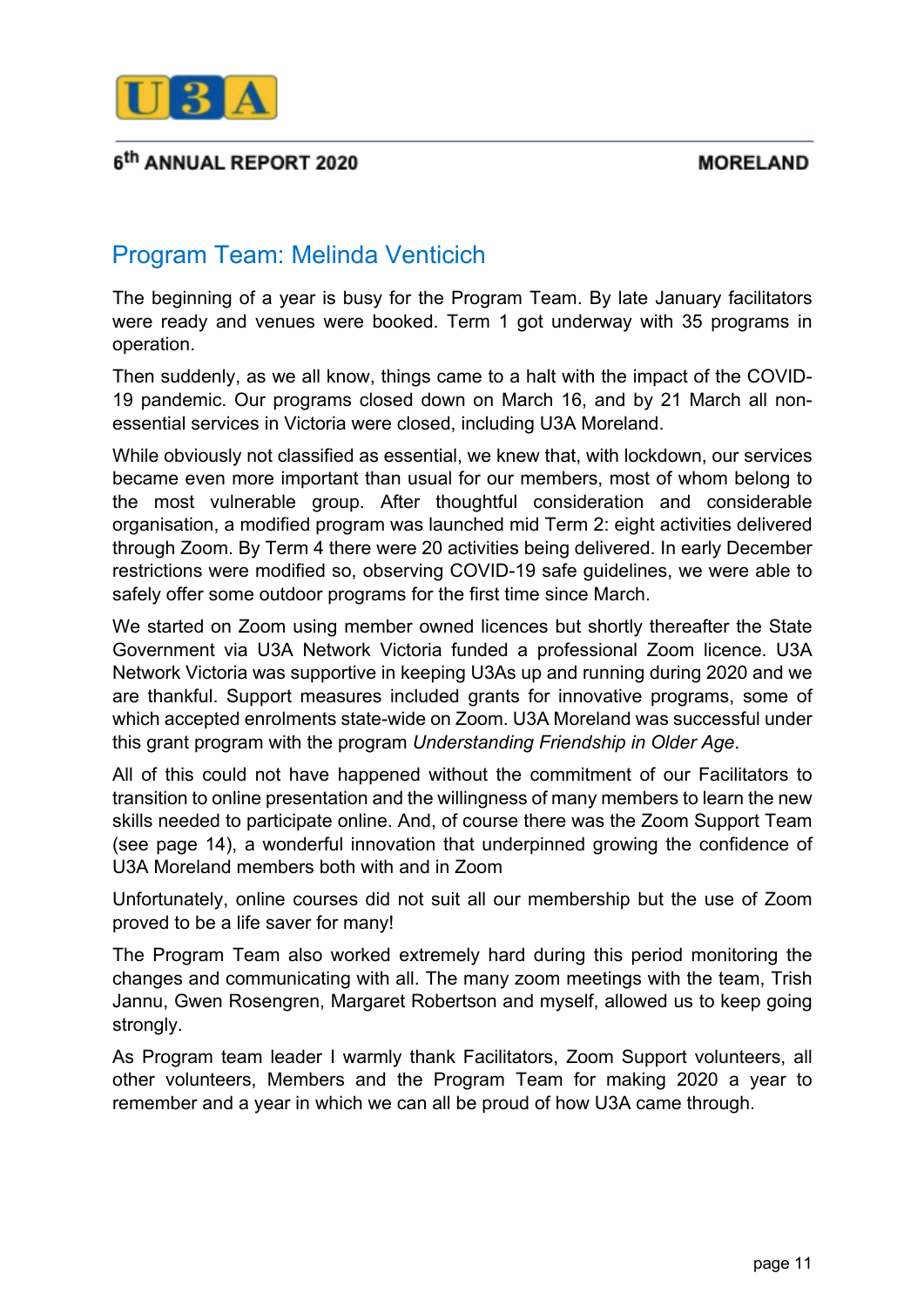

# Privacy & security

During 2020 as part of a state-wide program facilitated by U3A Network Vic, a team convened to commence a review of U3A Moreland's privacy and security practices.

If you think about it, we hold identifying information on each member: name, address, year of birth, contact details, emergency contact and phone numbers.

It is obvious why we need your name, contact and emergency contact details. Year of birth and suburb of residence are aggregated to produce statistics used in grant applications, annual reports and by the Committee to make future plans based on how numbers are growing and where our members live. (See Appendix 1)

Individual information held in UMAS is not passed to any other organisations, with the exception of the contact details of individuals who hold positions such as President, Secretary, and UMAS Administrator. Those position contact details are updated annually with U3A Network and in some cases, Consumer Affairs Victoria. In future, similar information needs to be supplied to the Australian Charities and Not-for-Profit Commission.

The UMAS administrator and backup are the only people who have access to all the information (Level 1). What other people can see depends on their role in the organisation. The President, Secretary and Treasurer have Level 2 access which means they can access contact details for all members and are able to generate statistical reports but cannot change information.

Facilitators have access to a class list which shows the name, telephone number, email address and emergency contact details of class members. When emails to class members are generated through UMAS, the recipient does not see contact details of other recipients.

Most members can only access their own information. We encourage you to edit it when your address, phone number or other details change.

The review will not be completed until the end of April 2021.

# Publicity & public relations

Early in 2020, the Committee decided to update the U3A Moreland postcard, our main form of publicity, with the aim of being done in time for the 2020 Brunswick Festival at which we had booked a stand. Unsurprisingly, none of that happened. This "report" is to plant a seed in your mind: maybe publicity and public relations is the area in which you would like to help in 2021?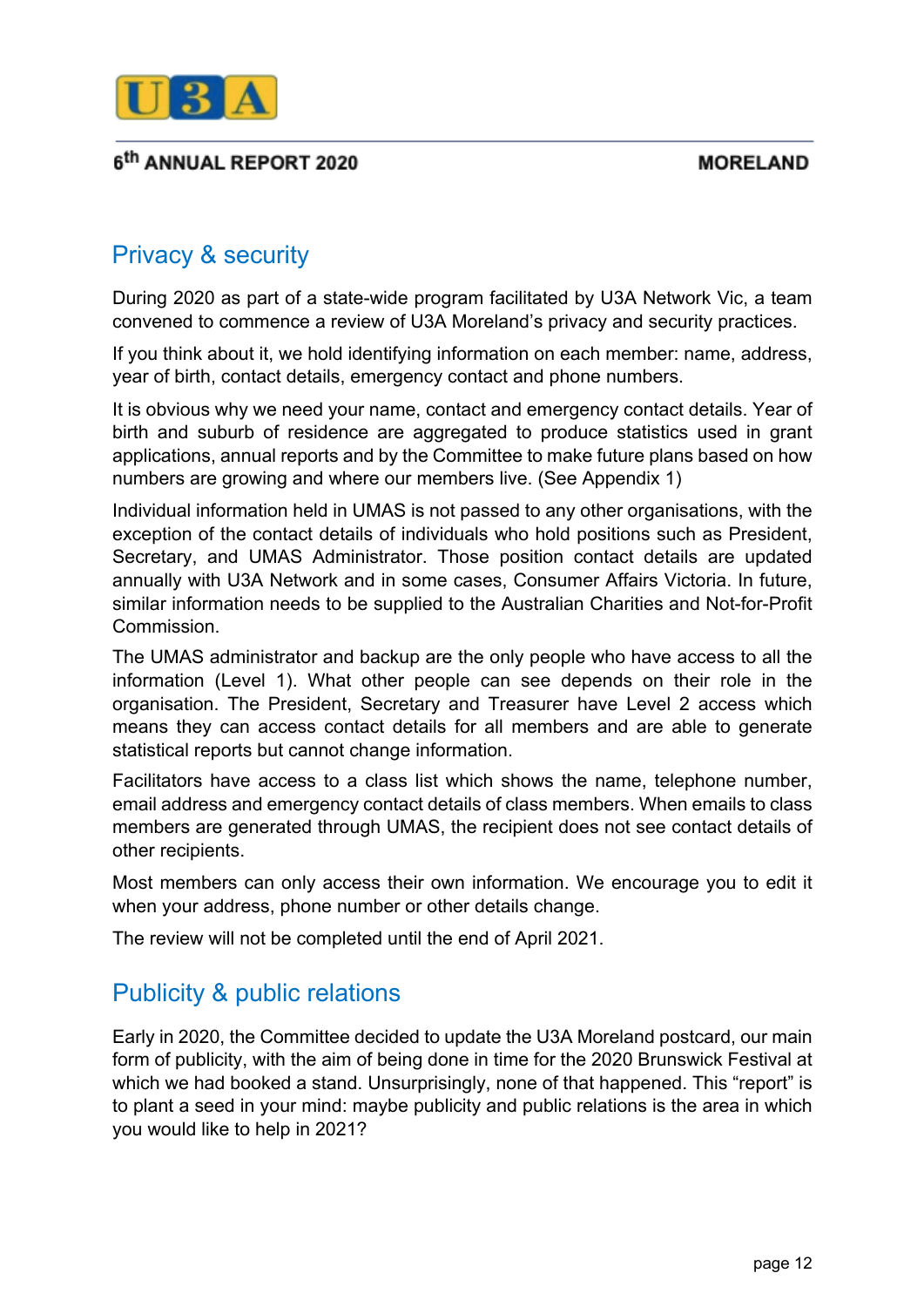

# Social events & catering

Like publicity & public relations, social events and catering went into abeyance in 2020. Again, they are mentioned to plant a seed in your mind. Should 2021 see the COVID restrictions removed, maybe social events & catering is the area in which you would like to shine in 2021? Or 2022?

# U3A Membership Administration System (UMAS) administrator: Simon Ransome

The online UMAS database, accessed via the U3A Moreland website, holds member contact details, fee payments, enrolment, facilitator, program and timetable records. U3A Network Victoria, with funding from the Seniors Branch of the Department of Human Services, developed and maintains UMAS for the use of independent U3As. Each U3A branch database stands alone.

As well as storing records, UMAS generates enrolment lists that enable facilitators to contact their enrolled members and a member to notify a facilitator if they will be absent from activities.

It also enables potential members to join U3A and enrol in programs online throughout the year.

As UMAS Administrator Simon enters programs for each term and for the next year into UMAS, edit programs as required, carries out software updates (provided by U3A Network), and processes the end-of-year rollover which refreshes membership for the following year.

Keeping abreast of developments with the UMAS software also requires his attendance at U3A Network's regular UMAS user group meetings.

In a normal year, the particularly busy times are program entry and rollover from mid-November to late December, and before each term. Under other, more normal circumstances, Simon uses UMAS several times each week throughout the year. However, it turned out that the whole of 2020 was particularly busy!

From the start, 2020 was going to be a busy year for UMAS. Members were still getting used to our new website, launched in late October 2019, and online absence management. Each significant change to UMAS or the website requires preparation and distribution of materials, retraining of members, and ongoing assistance. However, when COVID-19 led to the closing down of activities in March 2020, priorities changed.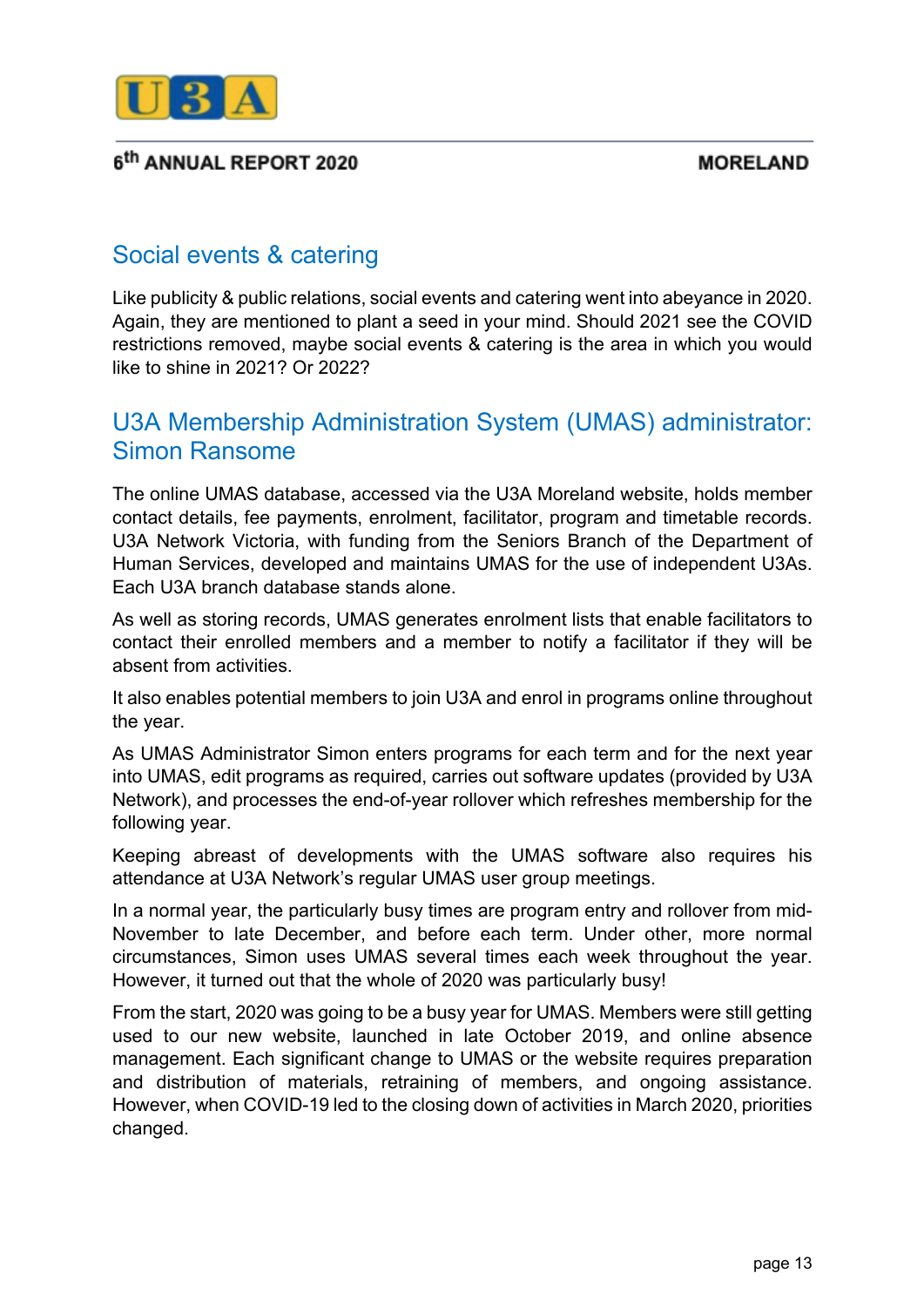

#### **MORELAND**

U3A Moreland's move to program presentation via Zoom required the purchase of zoom licences, preparation and distribution of information sheets and assisting or training facilitators and members in use of Zoom (see Zoom Support Team report, page 15).

By the time the changes resulting from using Zoom had bedded down, it was time to address the introduction of another major change. *UMAS for Member*s was implemented in late October 2020. That is the name of the redeveloped UMAS application for use on a smartphone or tablet. In computer speak, it is a new UMAS front-end designed to work more effectively on smartphones and tablets. As with UMAS itself, it was developed by U3A Network with funding from the State government.

Once *UMAS for Members* was introduced, we had to promptly train and assist all members to use it, since given the COVID-19 restrictions, enrolment day in December had to be totally online. We repeatedly sent out guides and encouraged members to practise. This proved successful as we had 221 enrolments from 95 members on enrolment day.

As UMAS is the site of our data storage, we have been involved in the data privacy and security review which is currently underway (see page 12).

# Website administrator: John Lopatecki

As website administrator, John Lopatecki manages and maintains our site. This includes updating content and testing functionality, appearance, and performance to ensure members can access it on all platforms and devices; that is computers, laptops, ipads, tablets and mobile phones. Following the successful redesign of our website in 2019, further tweaking of the design and adding new sections was required in 2020.

In practical terms for members, this meant that in December 2020 it was possible to enrol and pay 2021 membership dues using a mobile phone. Given face to face enrolment was not possible, the changes were greatly appreciated.

John also loads the newsletter and other relevant material onto the News page, edits other content, processes software updates, and liaises with the website provider.

# Zoom support: Simon Ransome & Pauline Charleston

Responding to the outbreak of COVID-19 in March 2020, the Committee and the Program Team quickly agreed that U3A Moreland use Zoom for presentation of a significantly different range of programs. While the Program Team worked with facilitators on how programs could be changed to suit online delivery, Simon Ransome created the role of Zoom Coordinator. Simon set up a Zoom Support Group based on the previous year's *Be Connected* training program, and prepared user guides on scheduling, facilitating and attending programs online.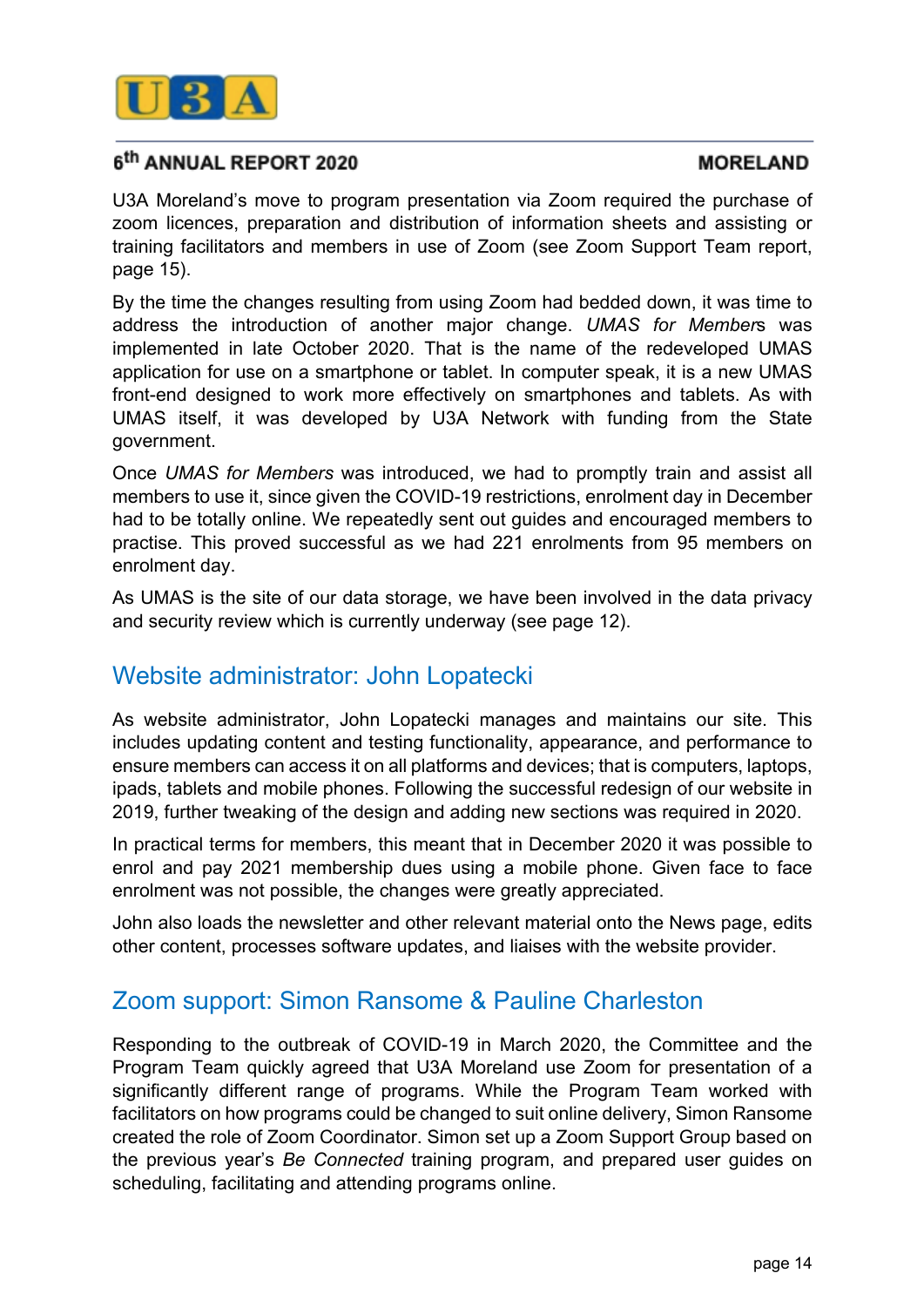

### **MORELAND**

As most members had little experience with online meetings, a mentorship structure was established to train and assist facilitators and members in the use of Zoom. Zoom mentors were briefed on how to provide support to facilitators and members, and a mentor was allocated to each program.

This was a huge effort on Simon's part, and by mid-May, eight programs were up and running online, and half of our members were able to use Zoom effectively. Over the remainder of the year, the number of programs delivered through zoom increased from 8 to 20, including active programs such as Yoga, Line Dance and Painting & Drawing.

The Trivia Quiz in August was another innovation that required Zoom support. It aimed to bring a large number of members together as a substitute for the social events that went missing from 2020. Attracting 40 members, it was deemed a success and was repeated before the end of the year.

Pauline Charleston took over as Zoom Coordinator in mid-August 2020 and the Zoom support group was expanded to include seven members. As well as assisting program facilitators, these mentors gave one-on-one support to members to help them become familiar with Zoom usage and to overcome technical difficulties. Pauline also books all zoom sessions ahead of term and prepares an email including a link to be used throughout the term for each facilitator to distribute to their participant.

The need for a Zoom Support Group could never have been foreseen in 2019, but when it was needed, U3A Moreland members came through. That is true to the vision of U3A. Thank you from all of us to Simon, Pauline and the other mentors. Your imagination, dedication and helpfulness underpinned the success of U3A Moreland in 2020.

# How U3A Moreland came through COVID-19

U3A Moreland got off to a wonderful start in 2020: at the end of 2019 our membership was 224, and by the end of February 2020 we again had 224 members. All set for a year of solid growth.

As we now know, that was not to be: 2020 was the year that Covid-19 pandemic peaked. Restrictions were placed on the whole population. Since people over 70 were the most susceptible and had the worst outcomes if they contracted the virus, those restrictions were particularly relevant to U3A Moreland members.

All activities ceased in mid-March. But the Committee quickly realised that with virtually all older people locked down 23 hours a day, we needed to help our members ward off a sense of isolation and loneliness.

People are amazing: by the beginning of Term 2, we were offering 20 activities via Zoom.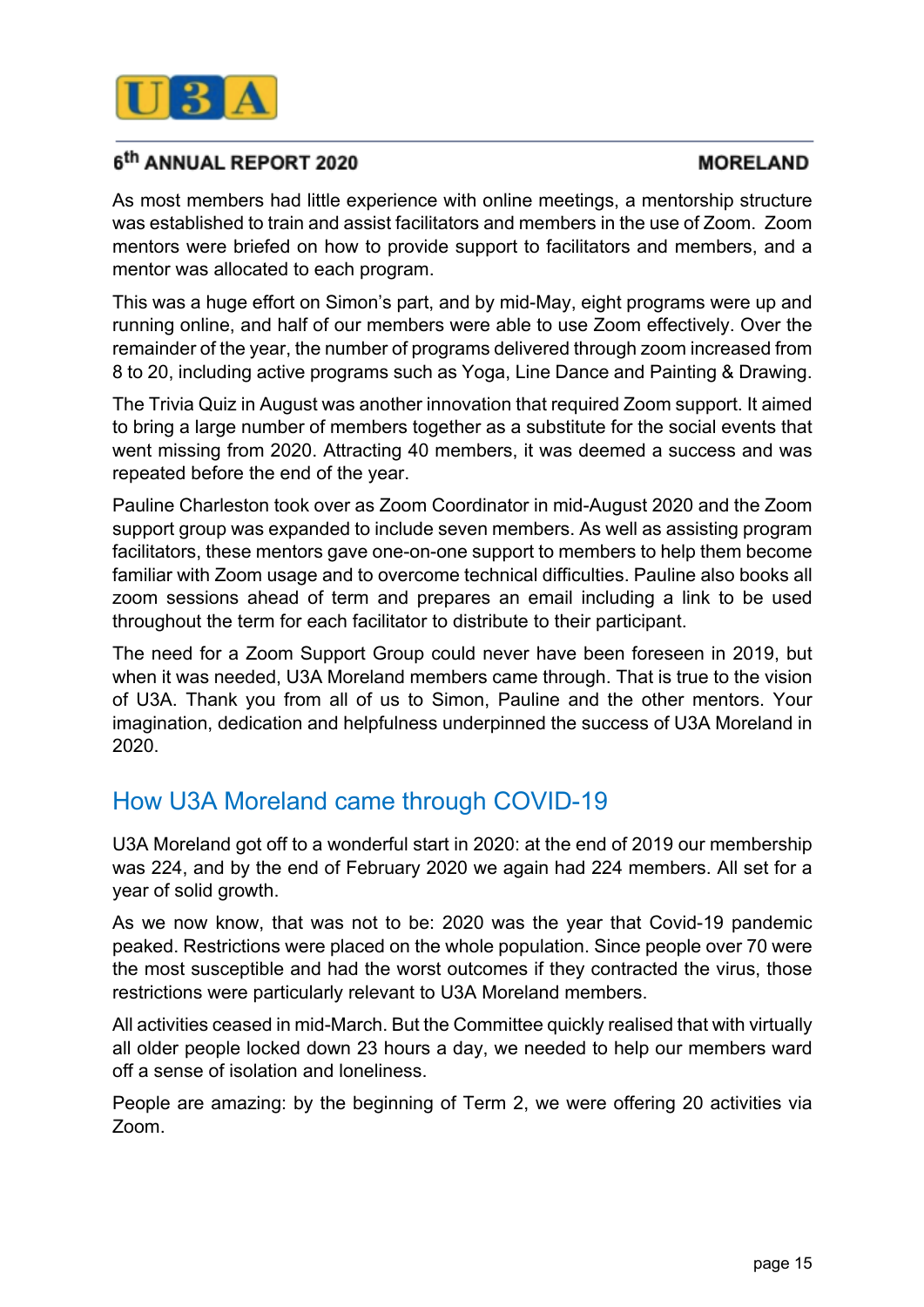

#### **MORELAND**

Our numbers did not grow but nor did they fall. Indeed, we finished the year with 224 people. Given that outdoor activities were not possible and, even with the offer of assistance, not everybody was comfortable with Zoom, it is pleasing that around 160 people remain actively involved on a regular basis.

As retired President, Karen Greening, says in her report:

2020 was a big year for U3A Moreland. I hope you continue to enjoy the wonderful offerings of U3A Moreland and have a fabulous year in 2021. Stay Safe!

# Vale 2020

Helen Edwards

# Thank you

U3A Moreland had a successful year, though not one done on our own. We wish to acknowledge and thank the following:

- Moreland City Council
- U3A Network Vic
- Merri Health
- Siteworks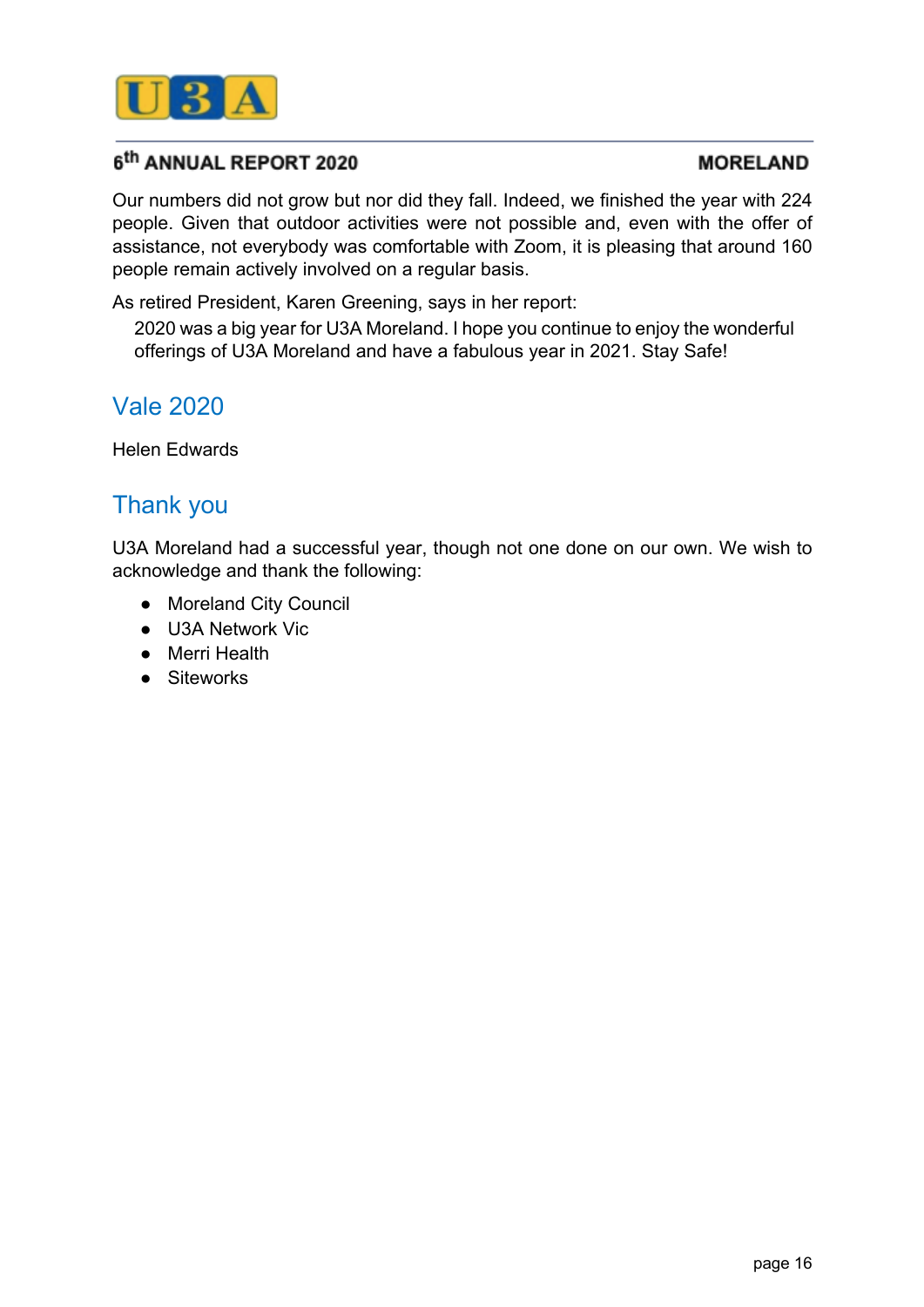

#### **MORELAND**

# **FINANCIAL REPORTS**

#### Schedule 1

#### Regulation 15

#### Form 1

Associations Incorporation Reform Act 2012

Sections 94 (2)(b), 97 (2)(b) and 100 (2)(b)

Annual statements give a true and fair view of financial performance and position of Incorporated association

| We <u>M: VEMTICICH</u> and <u>J. MACRAE</u> |  | being members of the |
|---------------------------------------------|--|----------------------|
| committee of the 43A MORELAMD INC           |  | certify that –       |

"The statements attached to this certificate give a true and fair view of the financial

performance and position of the above named association during and at the end of

| the financial year of the association ending <i>SOTH DECEMISE</i> 2020 |  |
|------------------------------------------------------------------------|--|
|                                                                        |  |

signed: Monchiel<br>Date: 12 April 2021

 $Signed:$   $94$   $M$ 

Date:  $12$  Apple 2021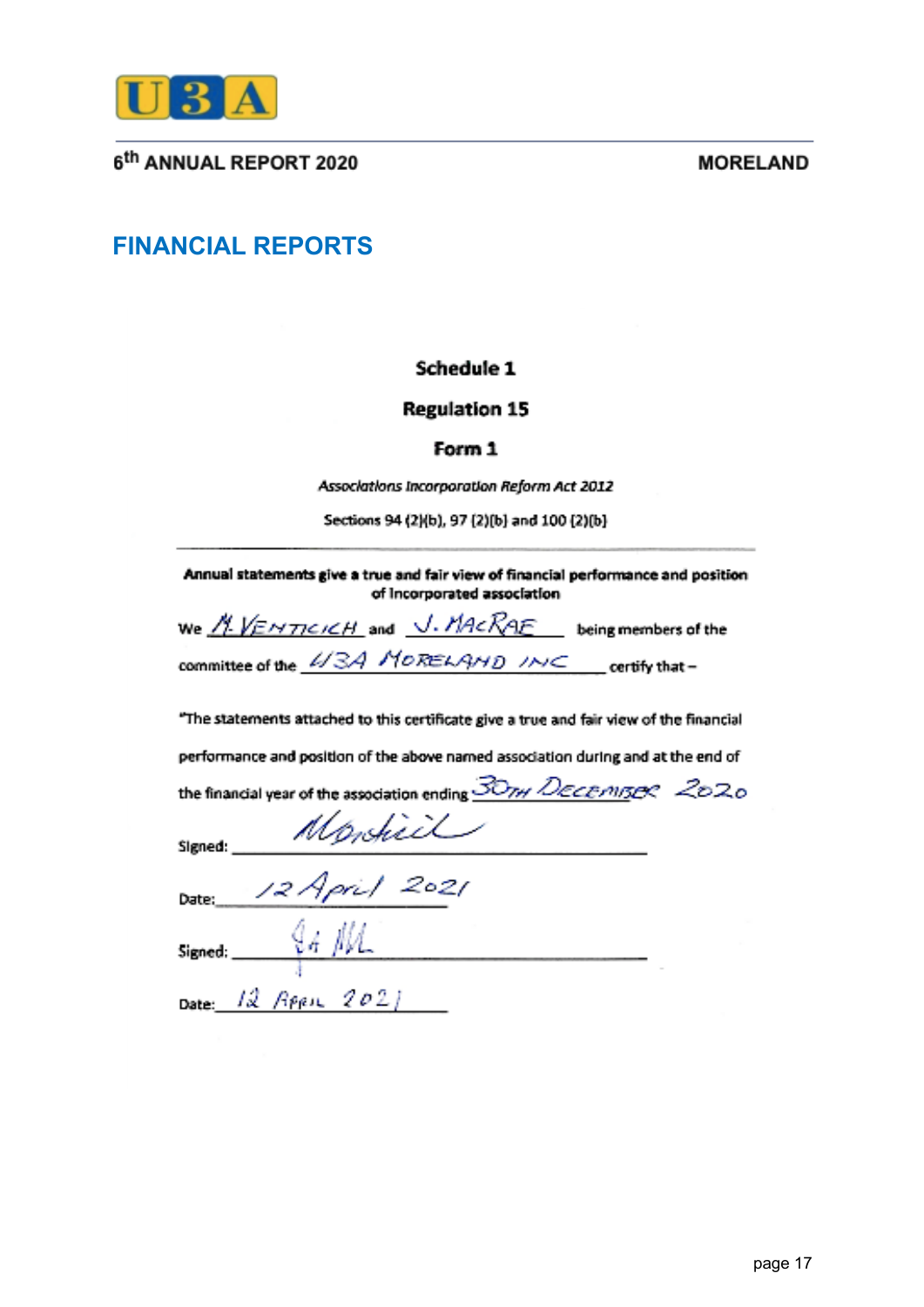

#### **MORELAND**

# **Profit and Loss Statement January 2020 to December 2020 U3A Moreland Inc** [note 1]

| income                                      |           |
|---------------------------------------------|-----------|
| membership dues                             | 8,217.50  |
| associate membership dues                   | 490.00    |
| bank interest [note 2]                      | 1.12      |
| COVID-19 remittances [note 3]               | 438.65    |
| gross income                                | 9,147.27  |
| other cash receipts                         |           |
| course activities monies [note 4]           | $-25.00$  |
| grants and remittances                      |           |
| <b>Moreland City Council</b>                | 2,000.00  |
| Go On Line                                  | 230.89    |
| course development funding / Network        | 800.00    |
| donations                                   | 50.00     |
| other income                                | 22.50     |
| total other cash receipts                   | 3,078.39  |
|                                             |           |
| total income / gross profit                 | 12,225.66 |
| expenses                                    |           |
| general expenses                            |           |
| advertising & promotions                    | 0.00      |
| bank & other financial fees                 | 186.76    |
| conference costs                            | 0.00      |
| <b>Consumer Affairs Victoria</b>            | 244.30    |
| course activities [note 7]                  | 561.69    |
| course venue hire                           |           |
| Moreland City Council [note 3]              | 106.65    |
| <b>Newlands East Coburg Community House</b> | 240.24    |
| Siteworks [note 3]                          | 1,766.00  |
| event bookings & catering                   | 414.05    |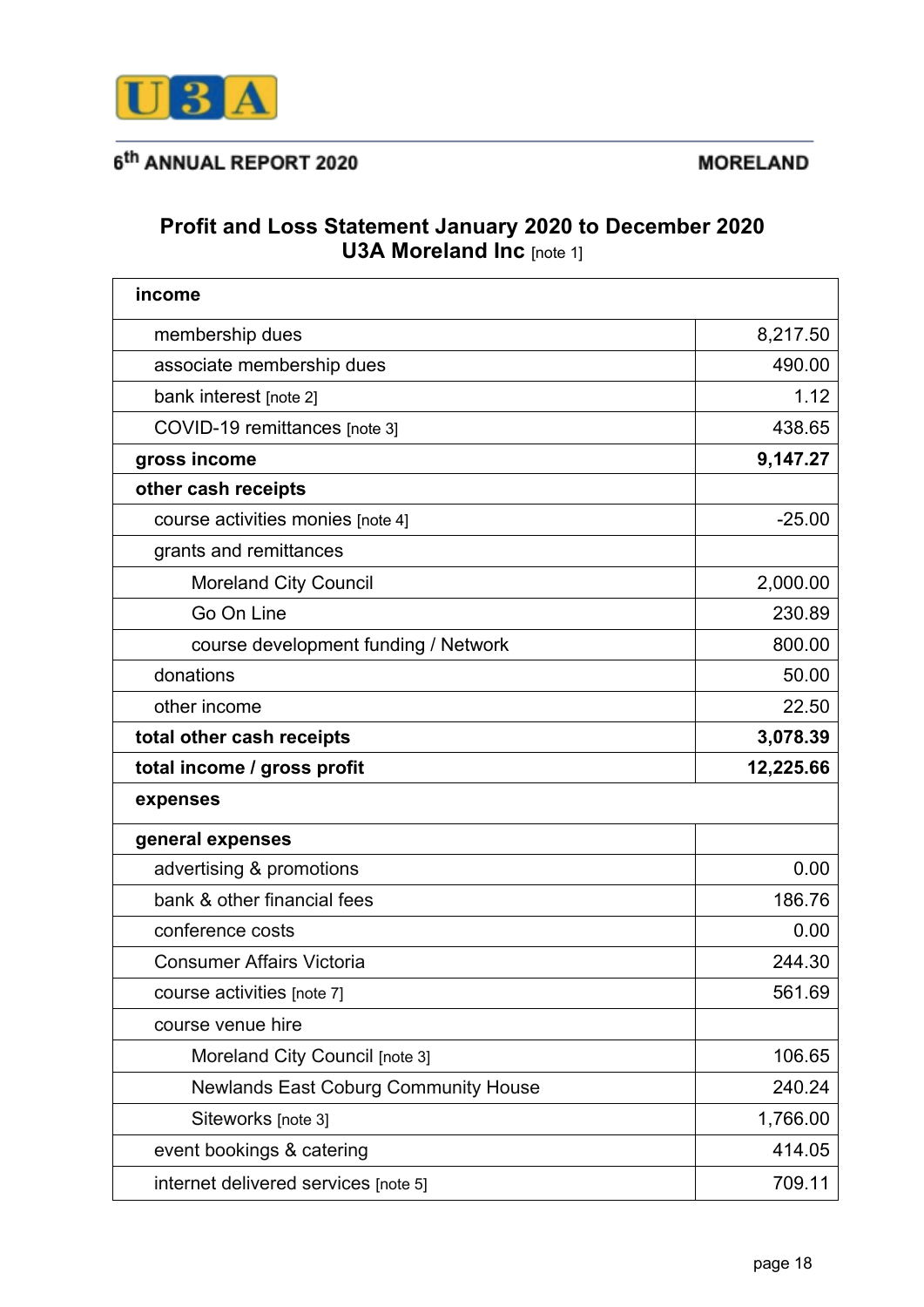

### **MORELAND**

| network capitation fees         | 384.00   |
|---------------------------------|----------|
| office expenses $[notes 6 8 7]$ | 1,731.00 |
| printing, stationary, postage   | 634.31   |
| total general expenses          | 6,978.11 |
| depreciation expenses           |          |
| aids to learning equipment      | 903.09   |
| office equipment                | 218.25   |
| computer equipment              | 219.38   |
| total depreciation expenses     | 1,340.72 |
| <b>total expenses</b> [note 8]  | 8,318.83 |
| operating profit                | 3,906.83 |
| total other income              | 0.00     |
| total other expenses            | 0.00     |
| net profit/(loss)               | 3,906.83 |

#### **notes to and forming part of the above statement**

- 1. Cash accounting methodology underlies U3A Moreland financial records and reports for 2020.
- 2. The U3A Moreland Savings account with Bendigo Bank was opened this year, in addition to the trading account.
- 3. Indoor course venue bookings were cancelled when COVID-19 restrictions began in March. Appropriately, Moreland City Council and Siteworks each refunded booking fees.
- 4. Refunds to members of prepaid monies for a cancelled outing.
- 5. Internet-channelled service provider costs for goods delivered via the internet, ranging from website connectivity to mobile phones.
- 6. U3A Moreland office rental costs are significantly down from 2019 because Siteworks was closed for four months due to COVID-19.
- 7. Equipment purchases costing less than \$300 become course activity or office expenses rather than depreciable assets, and are listed at '**inventory'.**
- 8. A \$0.10 difference exists between this year's cash book expenses and the profit & loss statement expenses due to rounding.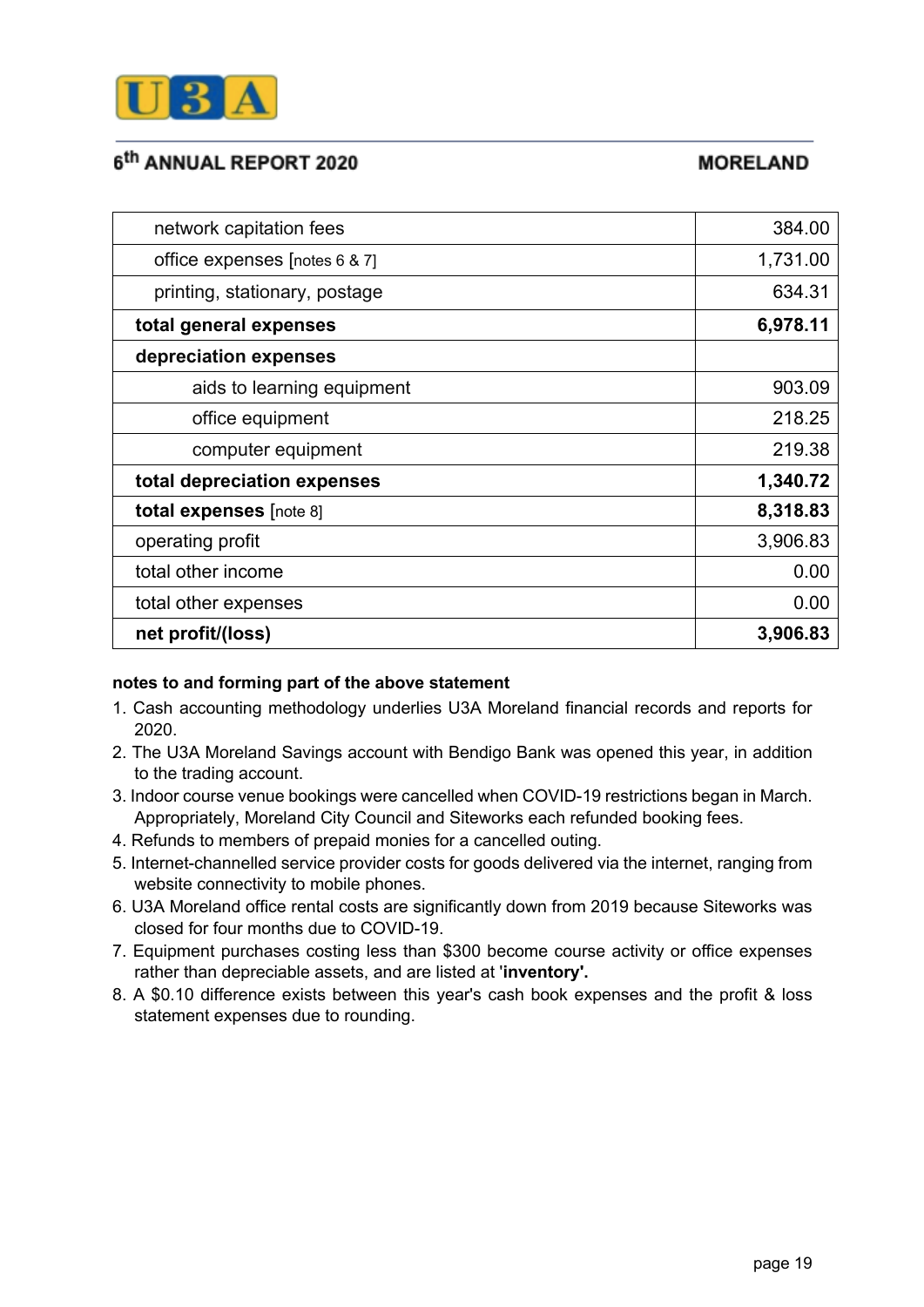

#### **MORELAND**

# **Balance Sheet as of 31 December 2020 U3A Moreland Inc** [note 1]

#### **assets**

| current assets                      |           |           |           |           |
|-------------------------------------|-----------|-----------|-----------|-----------|
| bank accounts [note 2]              |           |           |           |           |
| U3A Moreland Inc.: #1               | 10,759.54 |           |           |           |
| U3A Moreland Inc.: #2               | 9,002.12  |           |           |           |
| total bank accounts                 |           | 19,761.66 |           |           |
| other current assets                |           |           |           |           |
| debtors                             | 25.00     |           |           |           |
| less: allowances for doubtful debts | $-25.00$  |           |           |           |
| prepaid expenses [note 3]           | 216.00    |           |           |           |
| total other current assets          |           | 216.00    |           |           |
| total current assets                |           |           | 19,977.66 |           |
| non-current assets                  |           |           |           |           |
| bonds paid                          | 250.00    |           |           |           |
| total bonds paid [note 4]           |           | 250.00    |           |           |
| office equipment                    |           |           |           |           |
| office equipment at cost            | 363.76    |           |           |           |
| total office equipment              |           | 363.76    |           |           |
| computers                           |           |           |           |           |
| computers at cost                   | 365.63    |           |           |           |
| total computers                     |           | 365.63    |           |           |
| aids to learning [note 6]           |           |           |           |           |
| aids to learning at cost            | 1,505.17  |           |           |           |
| total aids to learning              |           | 1,505.17  |           |           |
| total non-current assets            |           |           | 2,484.56  |           |
| total assets                        |           |           |           | 22,462.22 |

### **liabilities**

| current liabilities             |        |        |        |           |
|---------------------------------|--------|--------|--------|-----------|
| suppliers not yet paid [note 5] | 150.00 |        |        |           |
| total current liabilities       |        | 150.00 |        |           |
| non-current liabilities         | 0.00   |        |        |           |
| total non-current liabilities   |        | 0.00   |        |           |
| total liabilities               |        |        | 150.00 |           |
| net assets                      |        |        |        | 22,312.22 |

# **equity**

| adjusted retained earnings [note 6] |  | 18,522.86 |           |
|-------------------------------------|--|-----------|-----------|
| current year earnings               |  | 3,906.83  |           |
| total equity                        |  |           | 22,429.69 |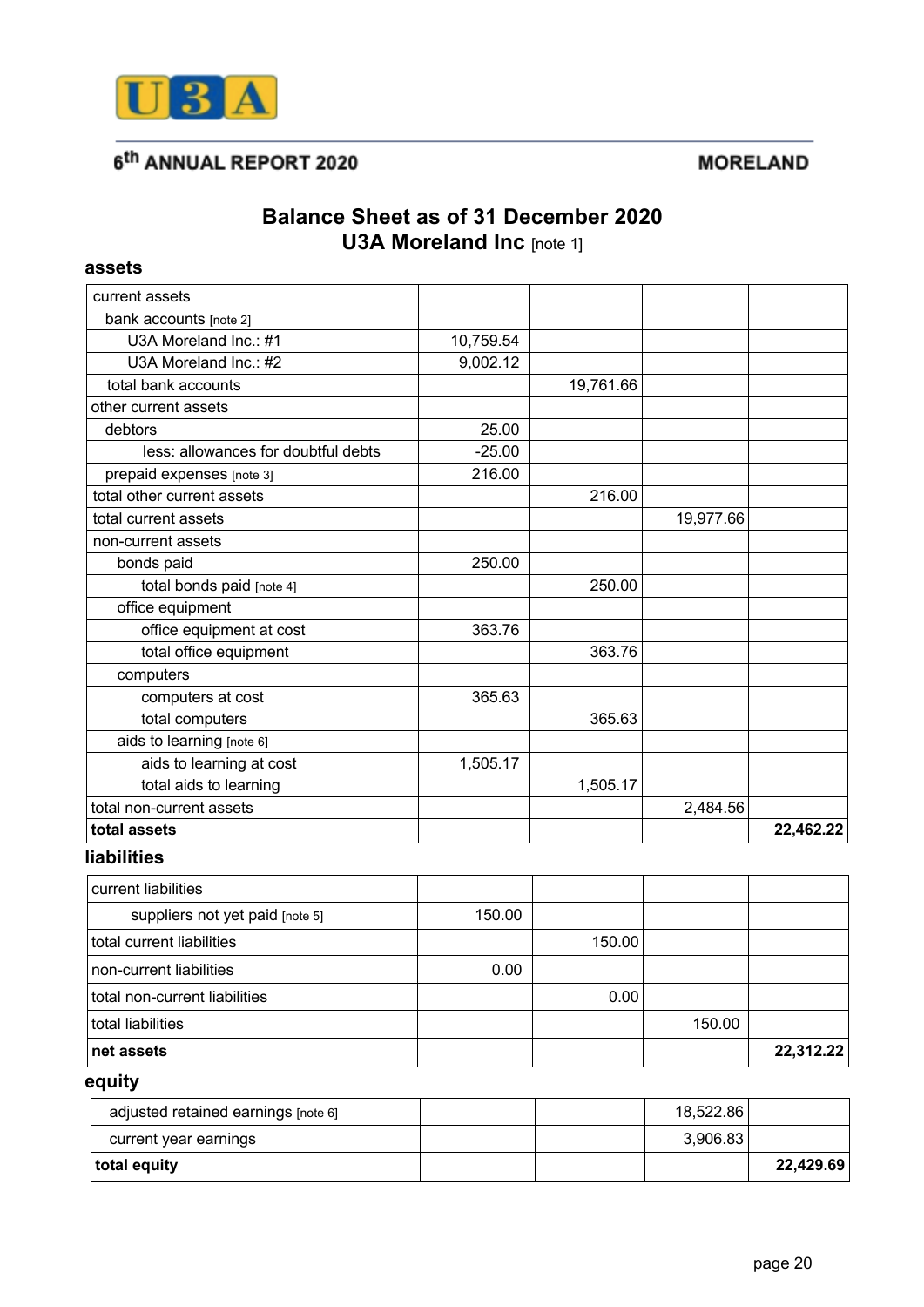

#### **MORELAND**

#### **notes to and forming part of the above report**

- 1. Cash accounting methodology underlies U3A Moreland financial records and reports for 2020.
- 2. The U3A Moreland Savings account with Bendigo Bank was opened this year, in addition to the trading account.
- 3. Siteworks course bookings credit settlement in 2020 covers U3A Moreland's office for January 2021.
- 4. Moreland City Council hall hire bond, in place since 2015.
- 5. 2020 end of year event costs, paid in 2021.
- 6. Retained Earnings as per Balance Sheet for Period 1 January 2019 to 31 December 2019 which was presented at the fifth Annual General Meeting on 13 July 2020 \$20,807.57 \*Add back 2019 expense items paid 2020 \$660.29 \$21,467.86 \*Less revenue items Dec 2019 \$2,945

\$18,522.86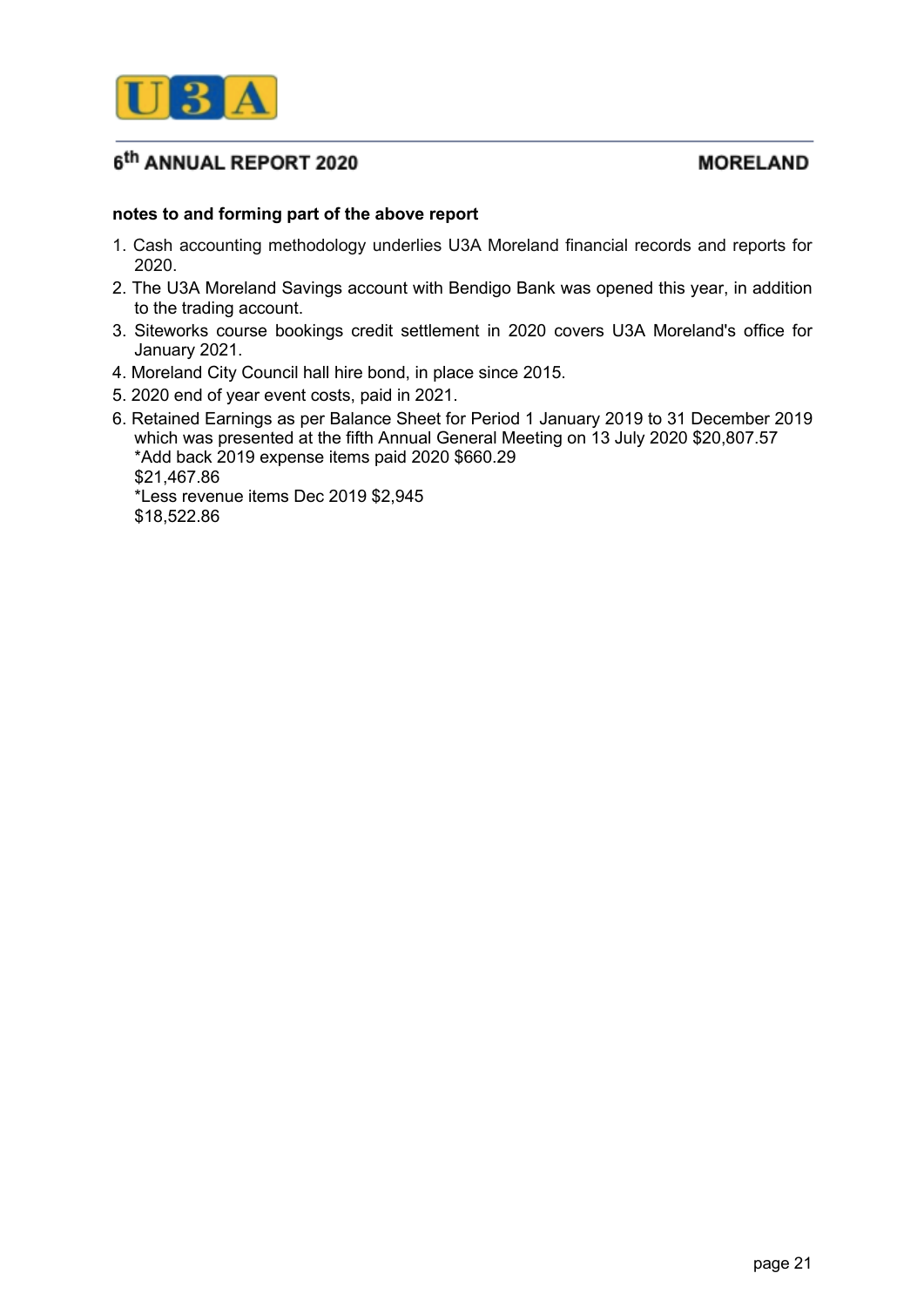

### **MORELAND**

### **Depreciation schedule from 1/1/2020 to 31/12/2020 U3A Moreland Inc**

| asset                         | id no  | purchase<br>date | opening<br>WDV\$ | depreciation<br>DVM % | depreciation<br>Ж | closing WDV<br>Ж |
|-------------------------------|--------|------------------|------------------|-----------------------|-------------------|------------------|
| Sony projector                | 2016-5 | 25-Aug-16        | 119.00           | 37.50                 | 44.63             | 74.38            |
| hearing device                | 2016-8 | 01-Dec-16        | 276.25           | 37.50                 | 103.59            | 172.66           |
| Nordic walking<br>poles       | 2017-3 | 06-Sep-17        | 146.00           | 37.50                 | 54.75             | 91.25            |
| Asus laptop<br>computer       | 2017-4 | 03-Oct-17        | 205.00           | 37.50                 | 76.88             | 128.13           |
| Huawei smart<br>phone         | 2018-1 | 24-Jul-18        | 211.00           | 37.50                 | 79.13             | 131.88           |
| HP laptop computer            | 2018-2 | 26-Sep-18        | 380.00           | 37.50                 | 142.50            | 237.50           |
| Nordic walking<br>poles X4    | 2018-4 | 16-Oct-18        | 254.00           | 37.50                 | 95.25             | 158.75           |
| Helix audio PA<br>system      | 2019-3 | 07-Aug-19        | 1,613.00         | 37.50                 | 604.88            | 1,008.13         |
| printer / scanner /<br>copier | 2019-4 | 21-Aug-19        | 371.00           | 37.50                 | 139.13            | 231.88           |
| total DVM                     |        |                  |                  |                       | 1,340.72          |                  |
| asset                         |        |                  |                  |                       |                   |                  |
| total PVM [note 1]            |        |                  |                  |                       | 0.00              |                  |
| total depreciation<br>2020    |        |                  |                  |                       | 1,340.72          | 2,234.53         |

#### **notes to and forming part of the above report**

1. Depreciation rates: 18.75% when year of purchase less than 12 months [Present Value Model (PVM) amounts].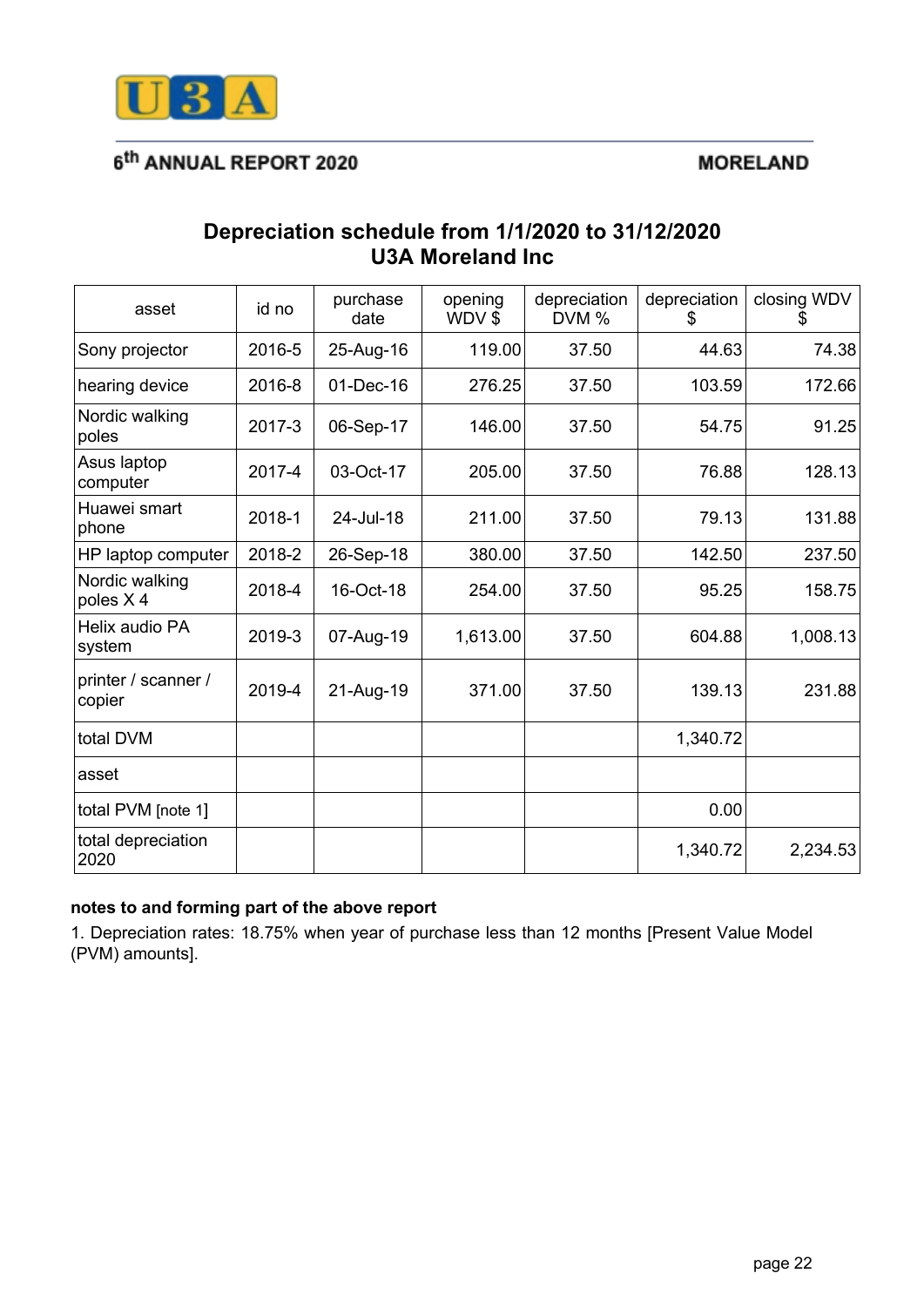

### **MORELAND**

### **Inventory as at 31 December 2020 U3A Moreland Inc**

| date                  | id no  | asset                                                             | \$    |
|-----------------------|--------|-------------------------------------------------------------------|-------|
| 24-Jul-15             | 2015-1 | mobile whiteboard                                                 | 29    |
| 13-Aug-15             | 2015-2 | laptop computer (HP)                                              | 519   |
| 15-Oct-15             | 2015-3 | U3A banner                                                        | 299   |
| 06-Nov-15             | 2015-4 | mobile telephone                                                  | 99    |
| 26-Feb-16             | 2016-1 | accounting software (MYOB)                                        | 44    |
| 21-Apr-16             | 2016-2 | 2 mahjong racks                                                   | 47    |
| 21-Apr-16             | 2016-3 | 2 mahjong tables                                                  | 60    |
| 21-Apr-16             | 2016-4 | 2 mahjong sets                                                    | 85    |
| 25-Aug-16             | 2016-5 | slide projector (Sony)                                            | 74    |
| 25-Aug-16             | 2016-6 | projector screen                                                  | 84    |
| 25-Aug-16             | 2016-7 | speaker & microphone                                              | 129   |
| 01-Dec-16             | 2016-8 | hearing device                                                    | 173   |
| 2017?                 | 2017-1 | kitchen china                                                     | 100   |
| <b>Jun-17</b>         | 2017-2 | external hard drive                                               | 68    |
| 6 Sep-17              | 2017-3 | Nordic walking poles                                              | 91    |
| 6 Oct-17              | 2017-4 | laptop computer (ASUS)                                            | 128   |
| 18-Oct-17             | 2017-5 | curtains (CSSS shared office)                                     | 40    |
| 24-Jul-18             | 2018-1 | smart phone (Huawei 2i)                                           | 132   |
| 26-Sep-18             | 2018-2 | laptop computer (HP 24-F0035A)                                    | 237   |
| 26-Sep-18             | 2018-3 | mouse for desktop / laptops                                       | 19    |
| 16-Oct-18             | 2018-4 | 4 Nordic walking pole sets                                        | 159   |
| 13-Feb-19             | 2019-1 | mahjong set and racks                                             | 120   |
| 25-Mar-19             | 2019-2 | Kambrook 8 litre urn                                              | 90    |
| 7-Aug-19              | 2019-3 | public address system with microphones (Helix)                    | 1,008 |
| 21-Aug-19             | 2019-4 | printer / scanner / copier (Brother MFC3750)                      | 232   |
| 23-Mar-20             | 2020-1 | stanler                                                           | 3     |
| 07-Oct-20             | 2020-2 | Headset USB Digital Wireless System (Samson<br>XPD <sub>2</sub> ) | 212   |
| 26-Nov-20             | 2020-3 | Reconnected (book)                                                | 33    |
| 26-Nov-20             | 2020-4 | The Friendship Cure (book)                                        | 30    |
| 26-Nov-20             | 2020-5 | The Art of Belonging (book)                                       | 22    |
| 28-Nov-20             | 2020-5 | Zener battery charger                                             | 25    |
| 2020 office stocktake |        | filing cabinet                                                    | 190   |
| 2020 office stocktake |        | office stationery                                                 | 118   |
| 2020 office stocktake |        | guillotine                                                        | 35    |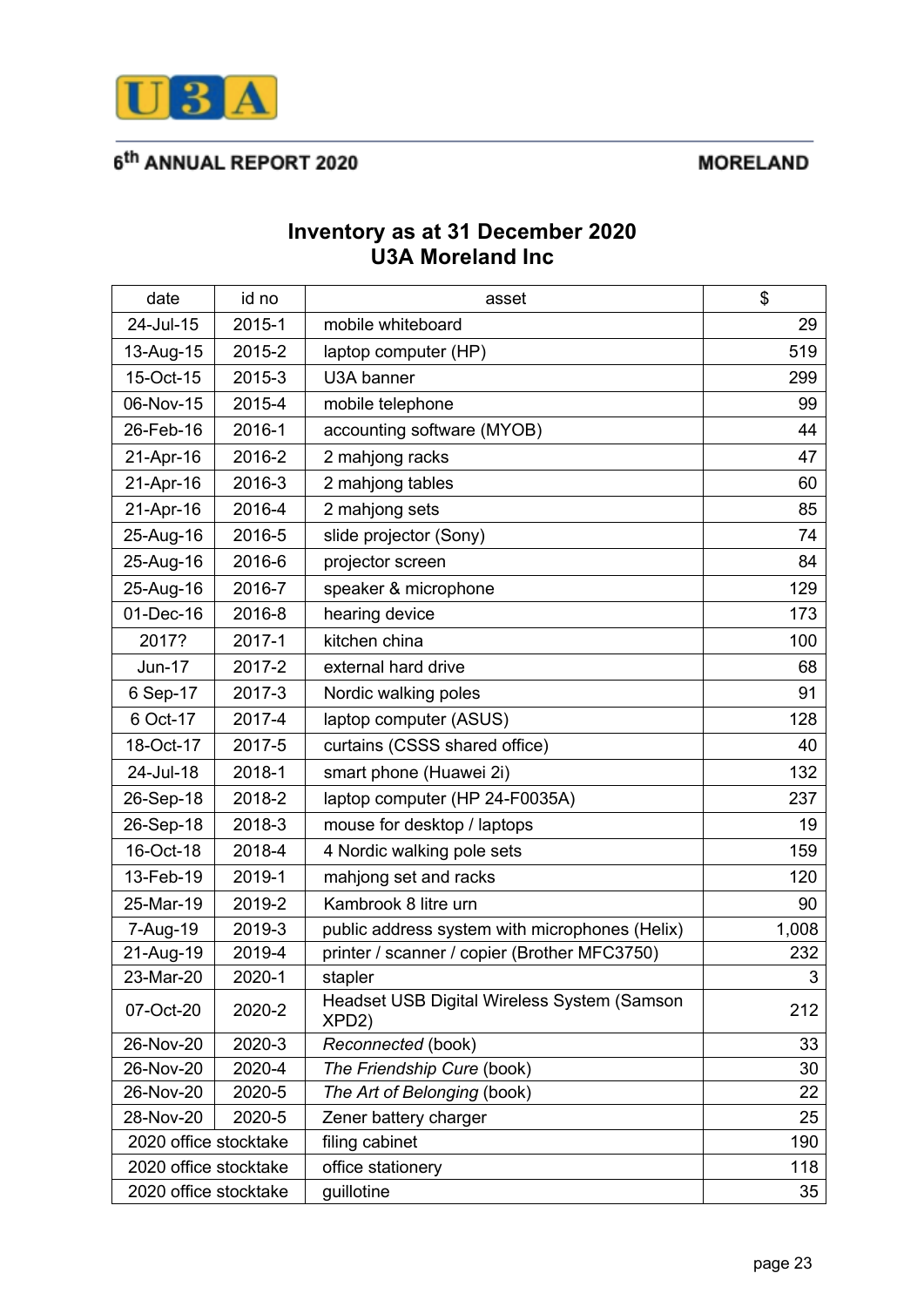

**MORELAND** 

| 2020 office stocktake | 4 x toner (Brother TN253BK / 253C / 253M /<br>253Y) | 487          |
|-----------------------|-----------------------------------------------------|--------------|
| 2020 office stocktake | 50 lanyards & plastic badge holders                 | 217          |
| 2020 office stocktake | DeLonghi HCM2030 convection heater                  | 68           |
| 2020 office stocktake | catering basket and contents                        | 103          |
| 2020 office stocktake | 5 litre stainless steel kettle                      | 112          |
| 2020 office stocktake | ACER tablet: Iconia One 7B1-730-B1-730H             | discontinued |
| 2020 office stocktake | ACER tablet: Iconia Tab A200                        | discontinued |

#### **notes to and forming part of the above report**

- 1. 0ffice furniture provided by Siteworks: curtains, desk and chairs.
- 2. The 2020 office stocktake occurred in early 2021. Stationery, toner and badge making materials are the remnants of U3A Moreland purchases made over the past few years. The origins of other items are unknown, and sometimes gifts.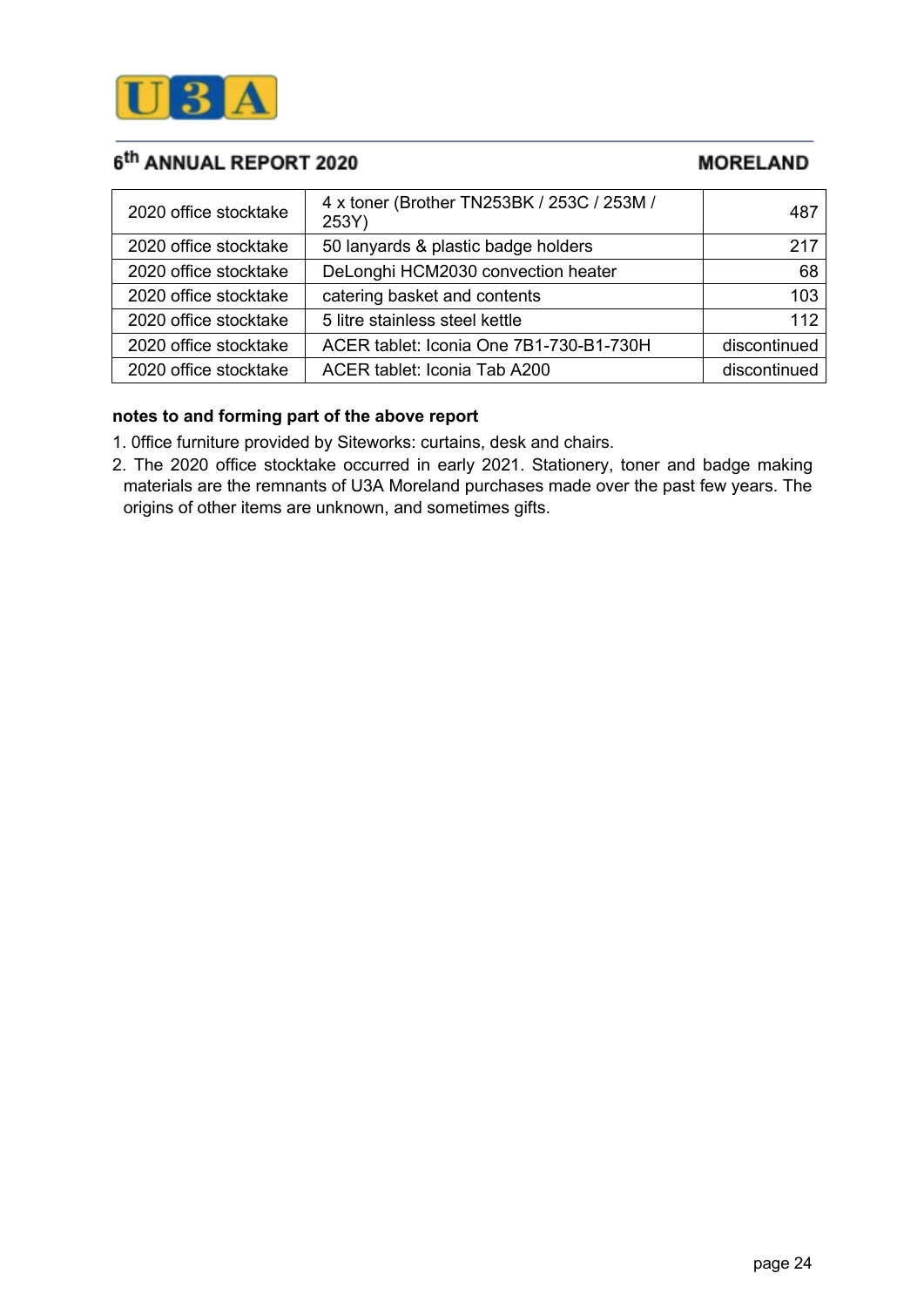

# Appendix 1: Statistics

Membership statistics are usually included in the body of the report but, as COVID-19 limited our opportunities to grow this year, they have not been featured in the body of the report but are included to ensure a complete information series for future years.

Membership of U3A Moreland is open to anyone who is no longer in full-time employment and is 50 years of age or over. Although the target group is older people, the entry age is 50 so that older unemployed people, who may have trouble finding work, can maintain a sense of community inclusion by joining U3A and being socially, physically and mentally active. Over the past five years there have been several people in the 50 to 55 age group who have joined our organisation and retired from it upon finding work.

| Age Gp        | Female | Male | Other |
|---------------|--------|------|-------|
| $50 - 59$     | 10     |      | በ     |
| $60 - 69$     | 98     | 24   |       |
| $70 - 79$     | 61     | 16   |       |
| $80 - 89$     | 8      |      |       |
| $90+$         | O      |      |       |
| <b>Totals</b> | 179    | 45   |       |

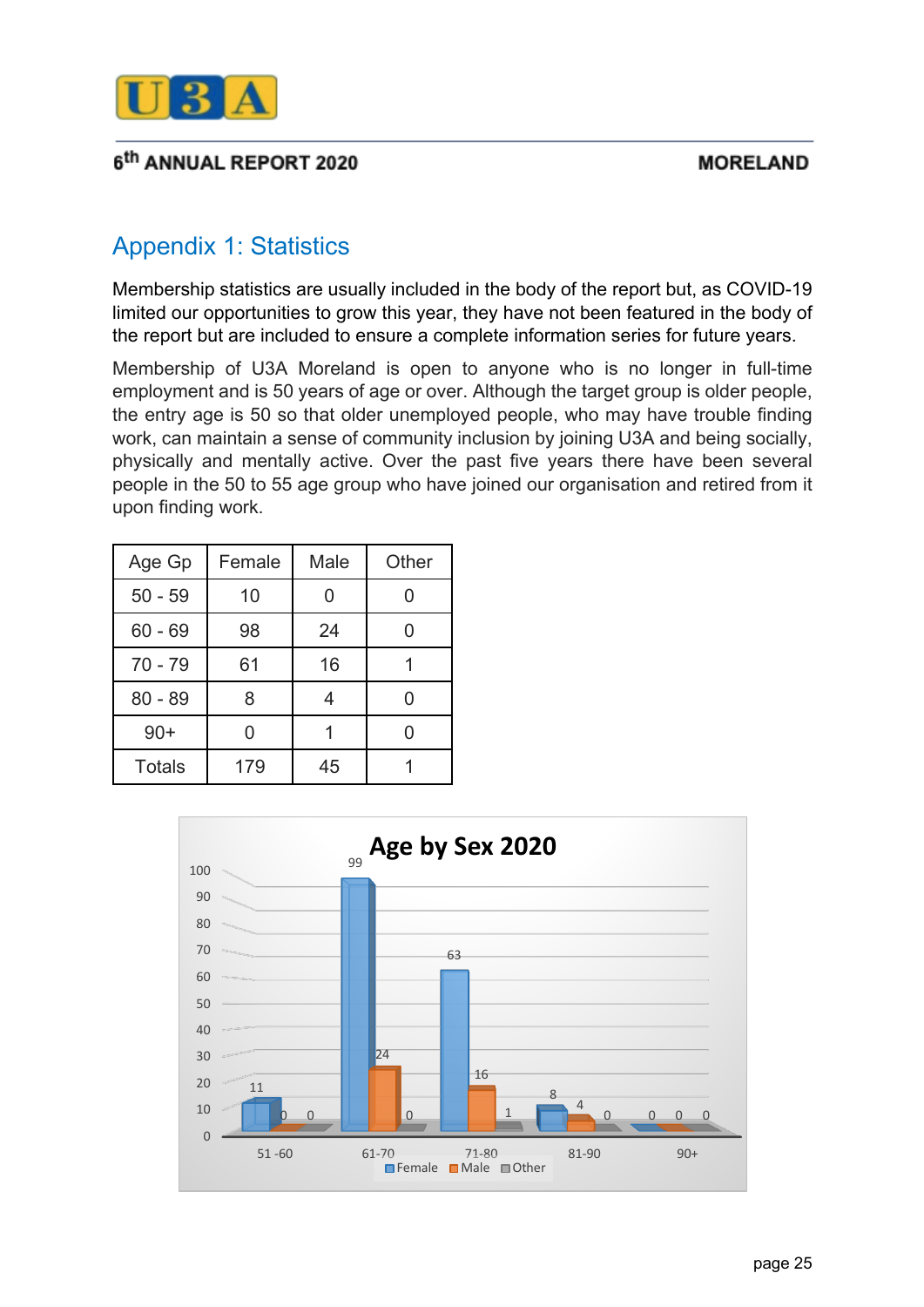

### **MORELAND**

# Where we live



### Where we were born.

We have members born on every habitable continent. Of the 216 members who recorded a place of birth, 59 (27%) were born overseas with at least one person being born in Croatia, Cyprus, England, France, Germany, Greece, Hong Kong, India, Indonesia, Italy, Japan, Malta, Netherlands, New Zealand, Poland, Scotland, Singapore, South Korea, Spain, Sri Lanka, Tanzania, Uganda, United Kingdom and the USA.